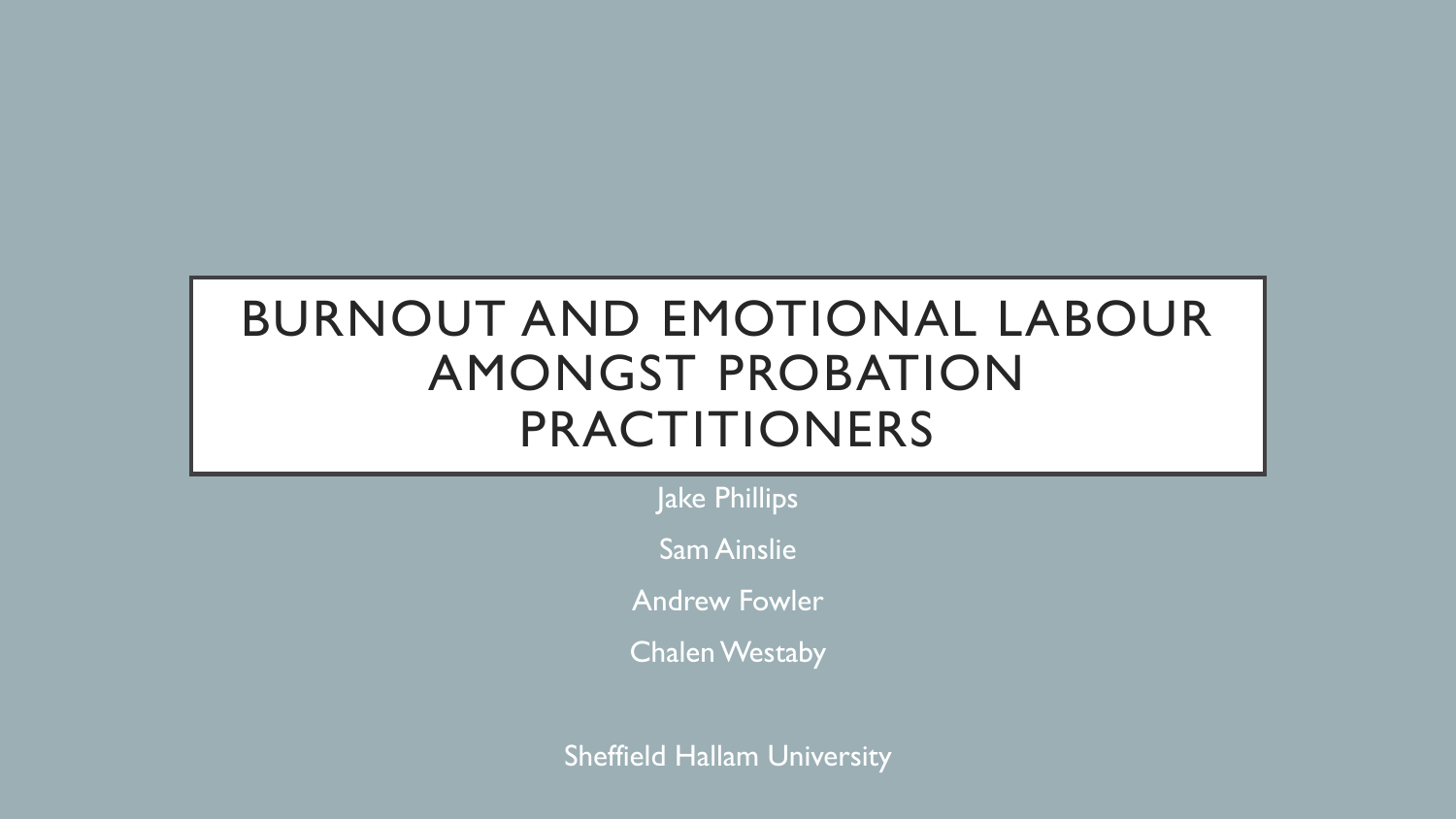#### BACKGROUND

• Emotional labour in probation practice – 2015-16

- Evaluation of NPS Staff Supervision and Line Management Framework/SEEDS2 training for SPOs
- Professional curiosity in probation practice
- Staff wellbeing and burnout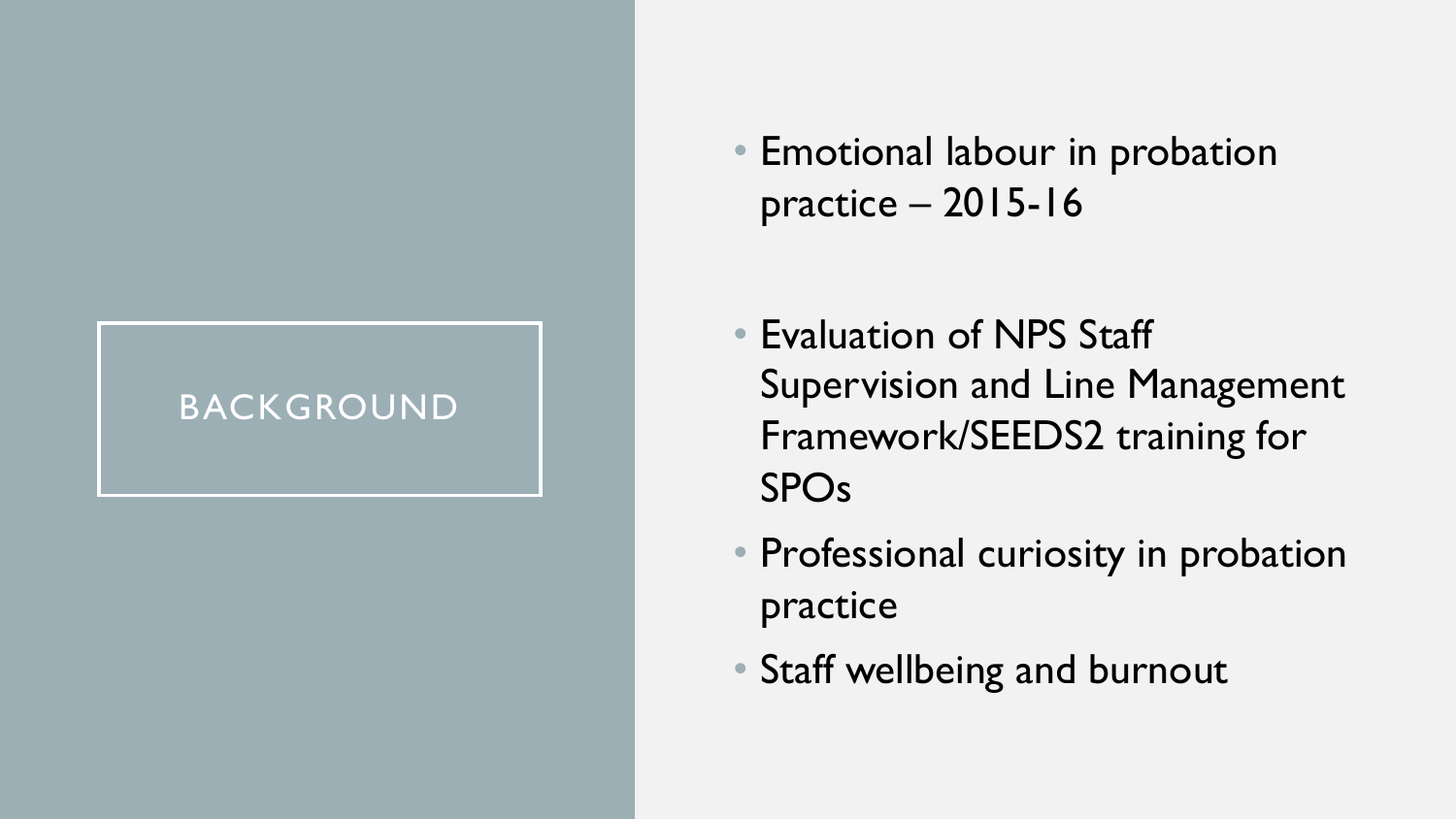# WHAT IS EMOTIONAL LABOUR?

"the management of a way of feeling to create a publicly observable facial and bodily display...for a wage." (Hochschild, 1983, 7fn)

- Display and manage emotions in a way expected by organisation
- Emotional detachment for professionalism and efficiency
- Voice to voice/face to face
- Produce an emotional state in another person
- Employer exercises control over the emotional work of the employee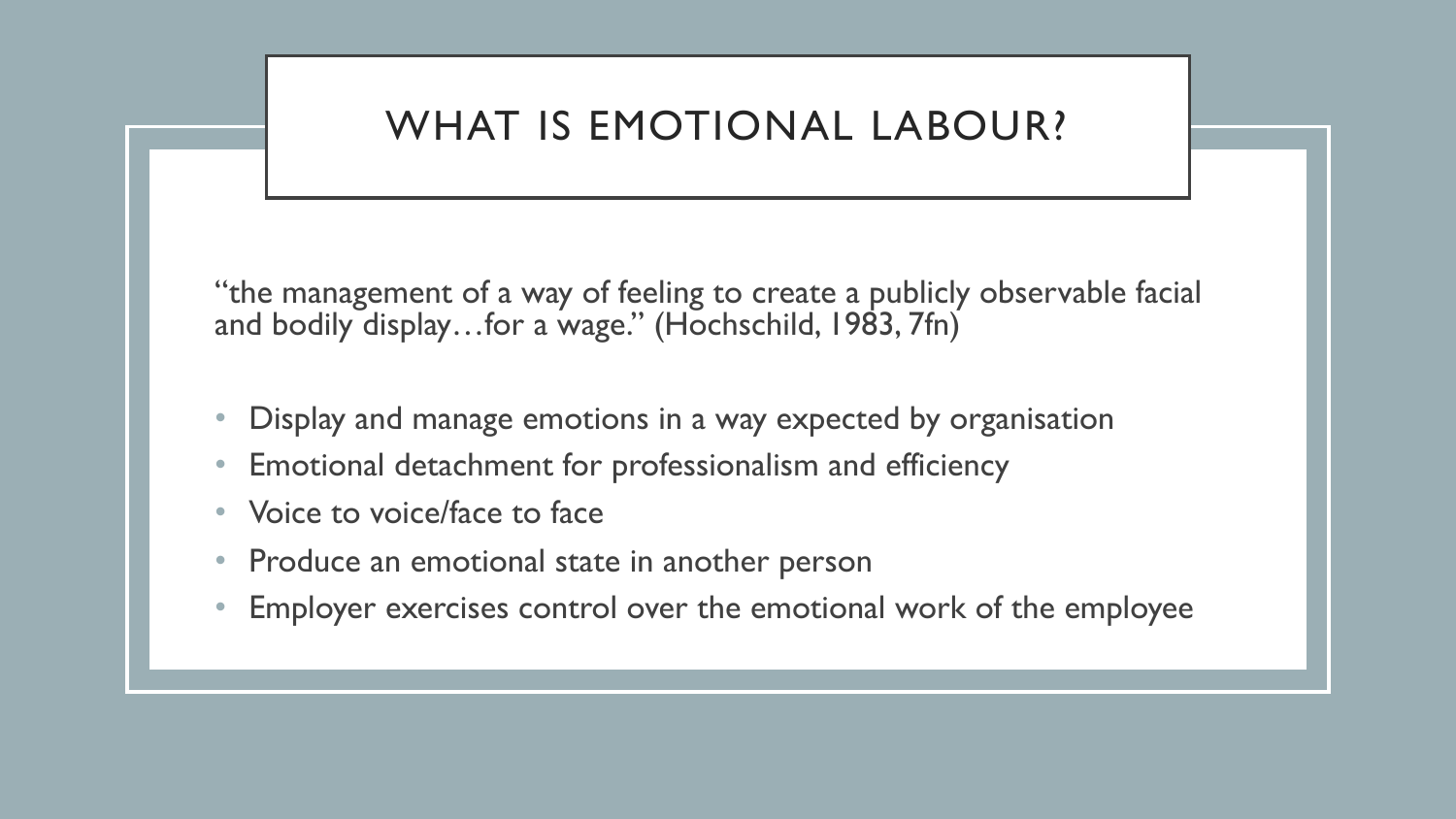# EMOTION DISPLAY RULES IN PROBATION PRACTICE

Feeling rules - includes who does the emotional work in the organisation; specifying: range; duration; intensity and object of emotions that should be experienced (Hochschild 1983:89)

Display rules: publicly observable behaviour rather than the management of feelings (Ashforth and Humphrey 1993)

- organisational
- occupational
- societal
- "Professionals have often to balance the feeling rules of their profession against the instrumental demands of public policy, or the dictates of the public bureaucracy which offers them employment" (Bolton, 2005: 95)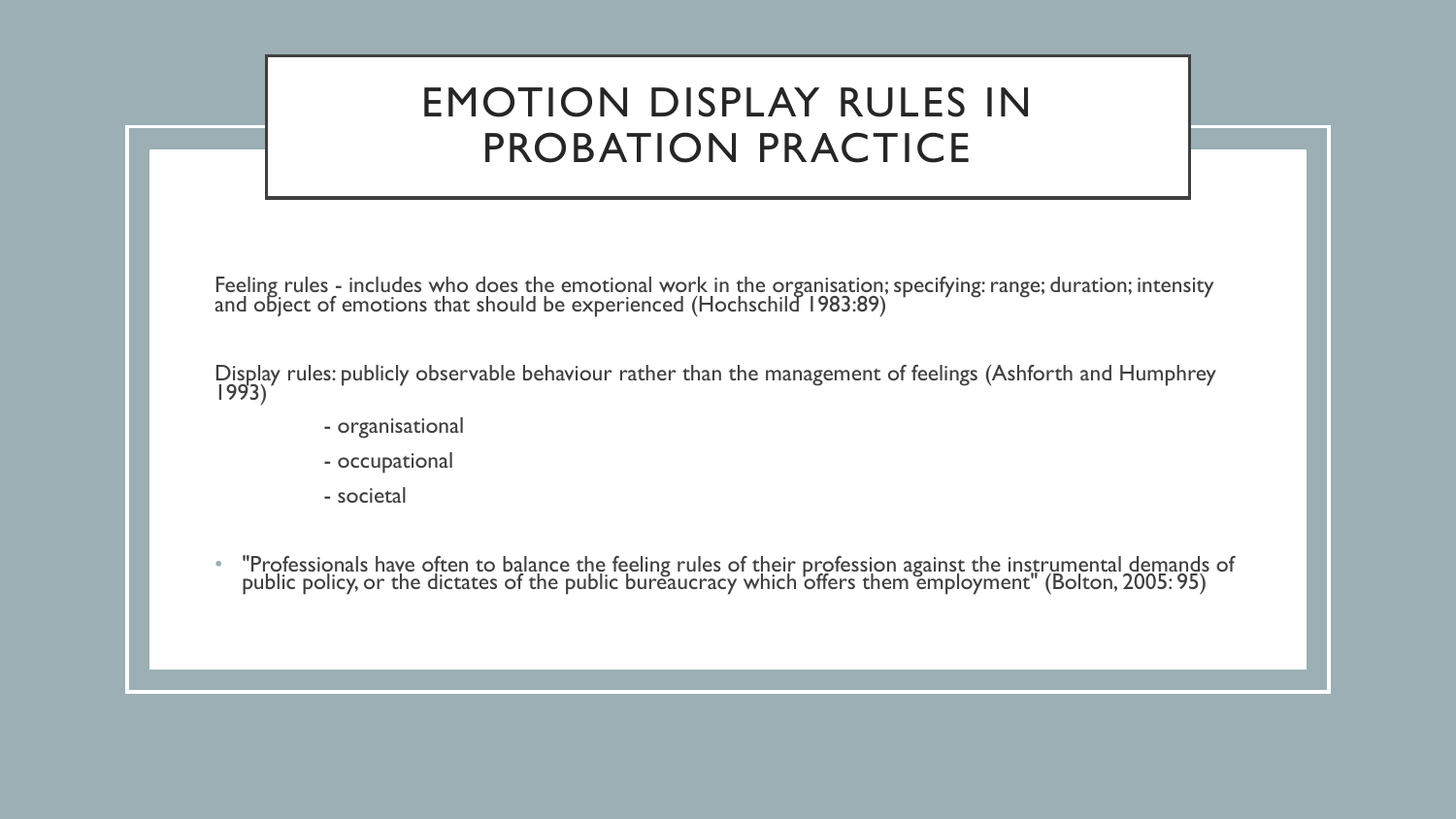# PERFORMING EMOTIONAL LABOUR

- Surface acting displaying emotion without feeling the emotion
- Deep acting changing one's emotional state so that it fits with the display rules, and displaying that emotional state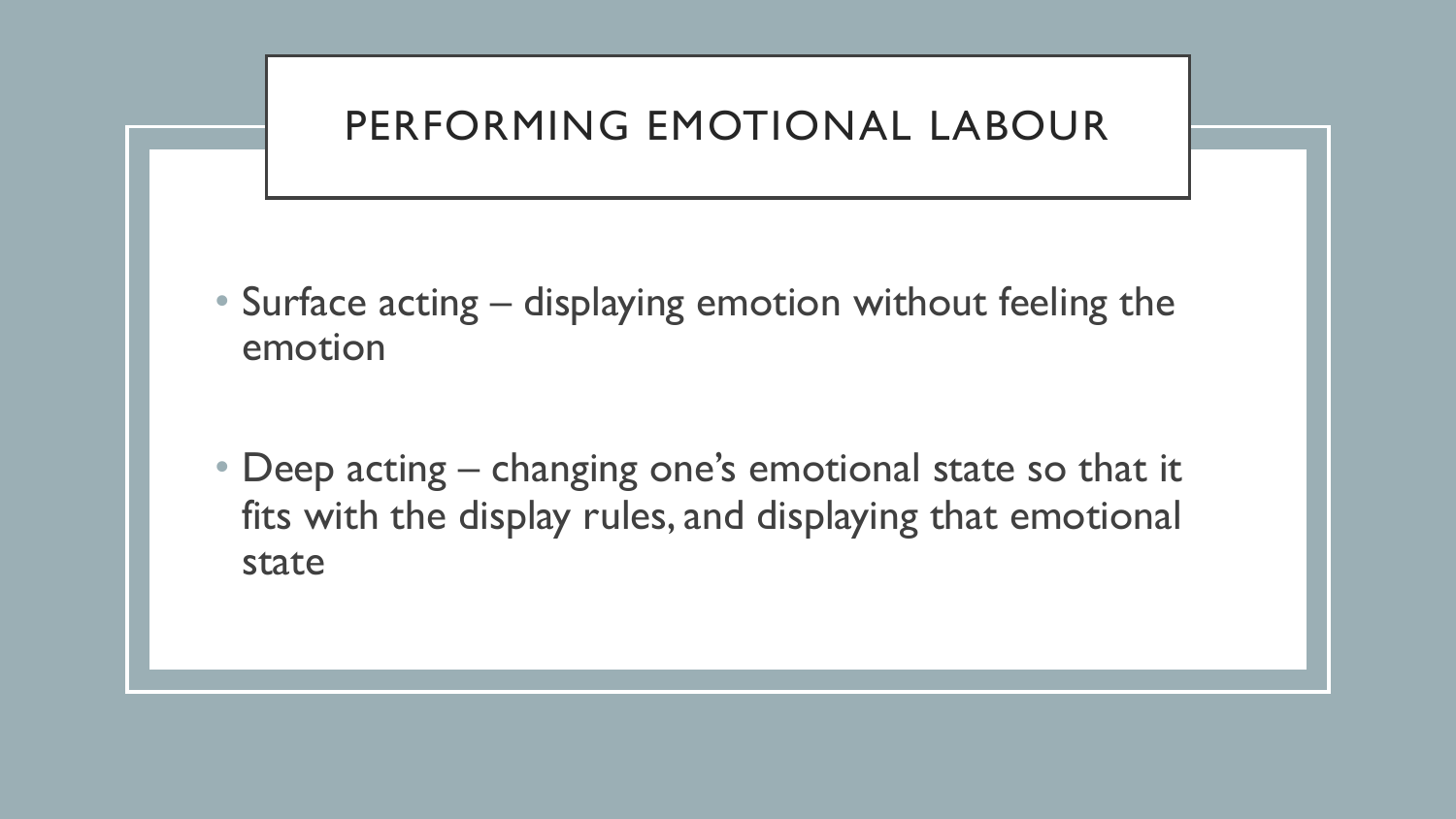# BURNOUT

• 'Burnout refers to the emotional depletion and loss of motivation that result from prolonged exposure to chronic emotional and interpersonal stressors on the job.' (Leiter, Maslach and Frame, 2015)

Key dimensions (Maslach, 2006):

- Emotional exhaustion = the feeling of being "burned out" from your work
- Depersonalization  $=$  the feeling of becoming more cynical and detached.
- A sense of ineffectiveness and a lack of accomplishment.
- A cumulative reaction to ongoing stressors-tends to be prolonged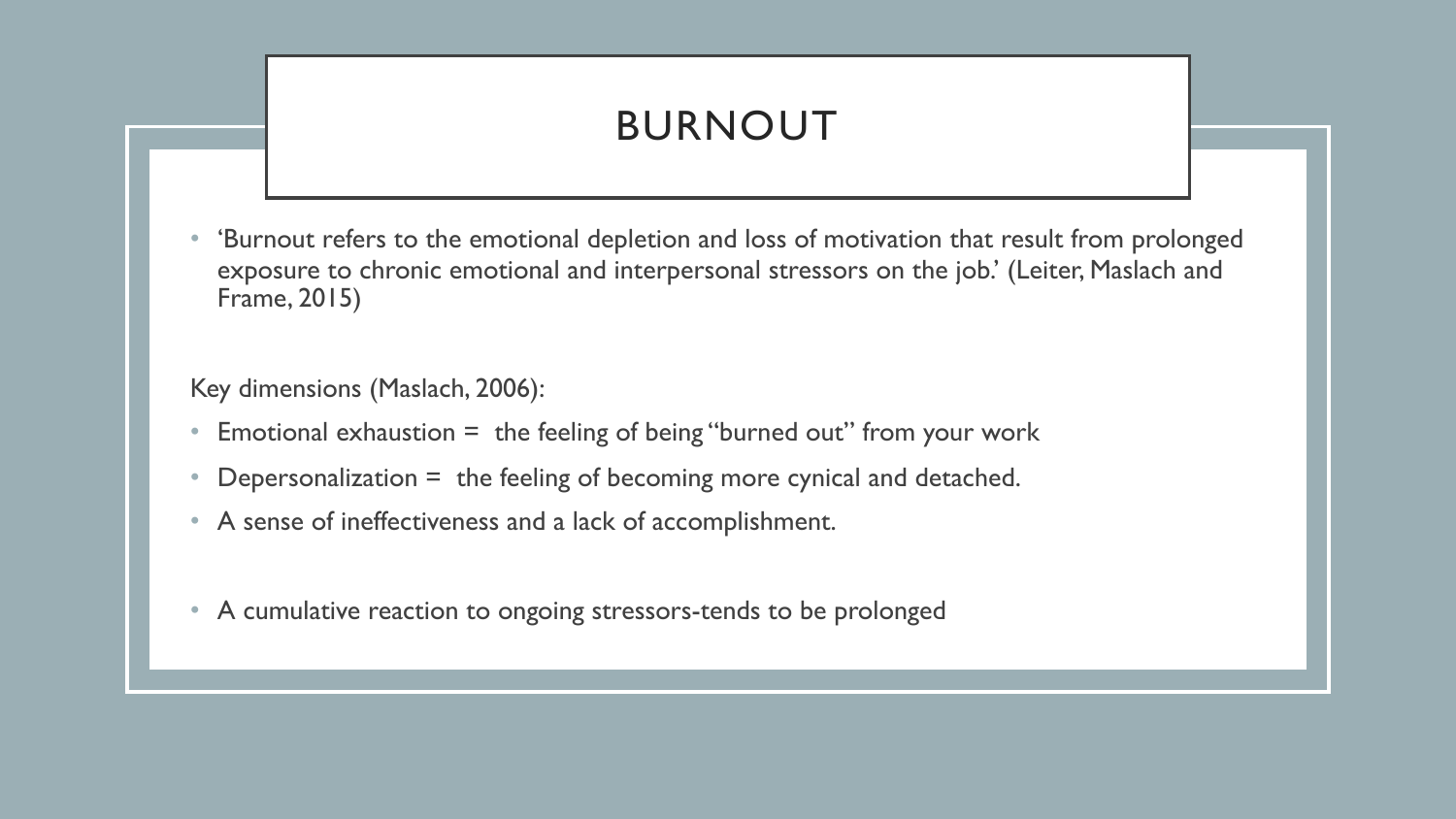# BURNOUT IN CRIMINAL JUSTICE STAFF

- Adams et al (2010) stressors and strains amongst Police;
- Schaible and Gecas (2010) emotional labour and value dissonance on burnout amongst Police Officers;
- Collins et al (2009) stress and well-being perceived by probation trainees;
- Griffin et al (2009) job satisfaction and burnout correctional staff;
- Tewksbury and Higgins (2006) emotional dissonance and work stress amongst correctional staff.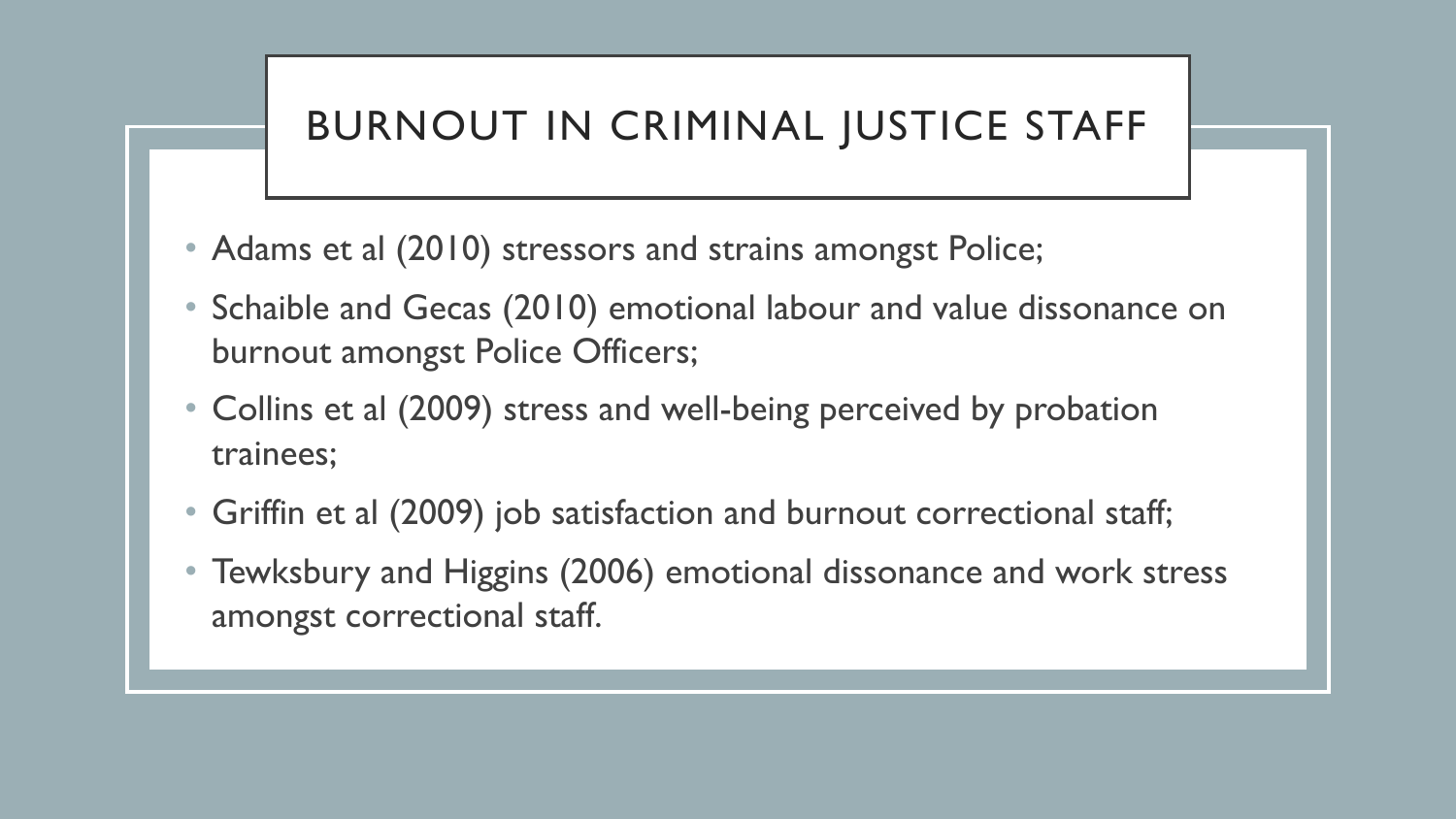

• Relationship between emotional labour and levels of burnout (Brotheridge and Grandey; 2002; Krummel and Geddes, 2000)

• Potential link between surface acting and burnout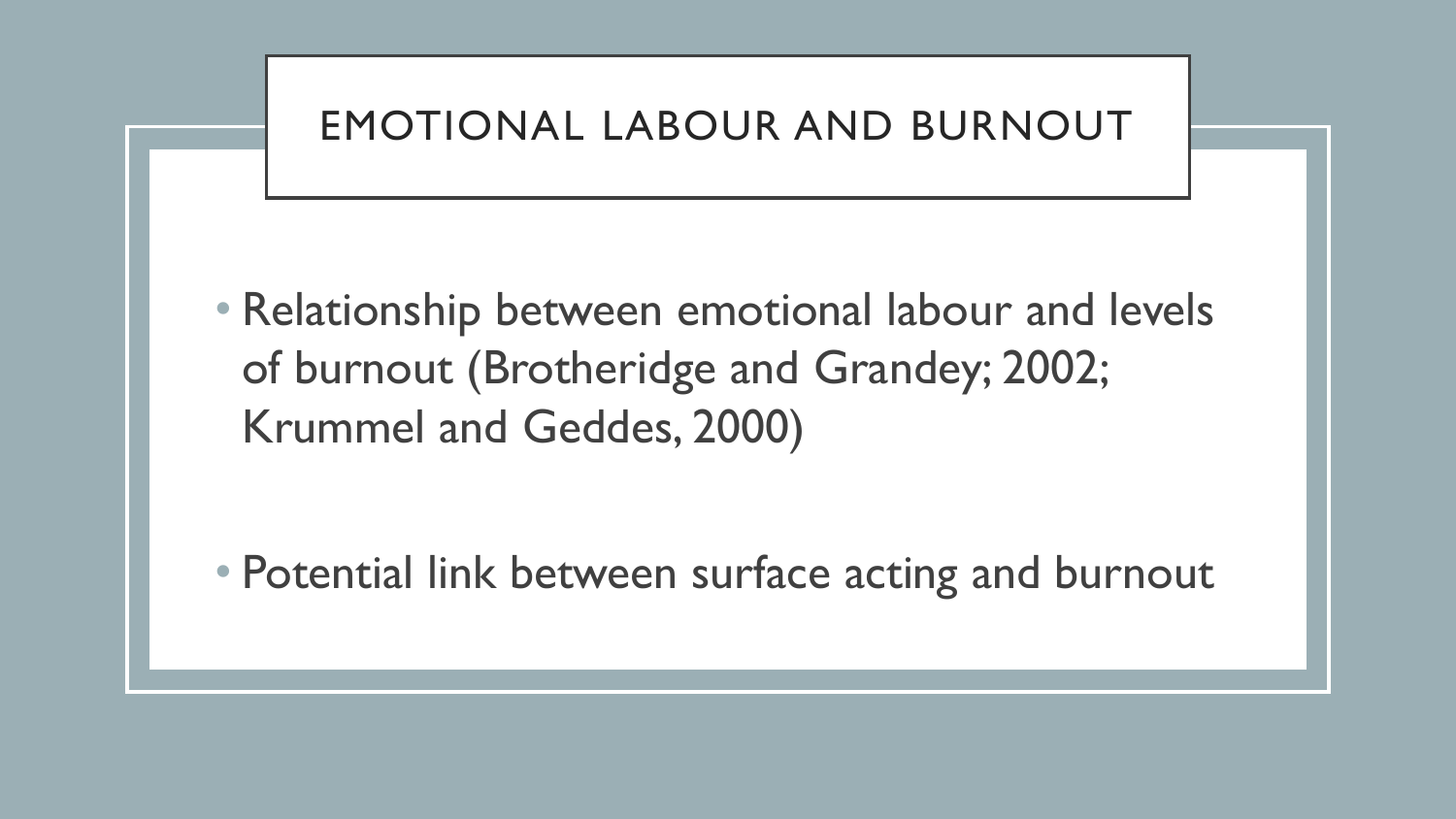# FACTORS ASSOCIATED WITH BURNOUT

#### Organisational stressors

• caseload, feeling of being undervalued, high workloads, policy change, paperwork and administrative tasks, insufficient human resources, workplace relationships and tensions, lack of opportunity to develop professionally, overtime. Work-life balance/WFH.

Operational stressors

• perceived or actual threats to personal safety from those under their supervision, emotional labour, unpredictability, vicarious trauma,

Individual factors

sleep, experience, training routes, grade, age, gender, emotional intelligence, ethnicity, cultural differences

(Ricciardelli and Carleton, 2021; Norman and Ricciardelli; Schaible and Gecas, 2010; Adams and Mastracci, 2019)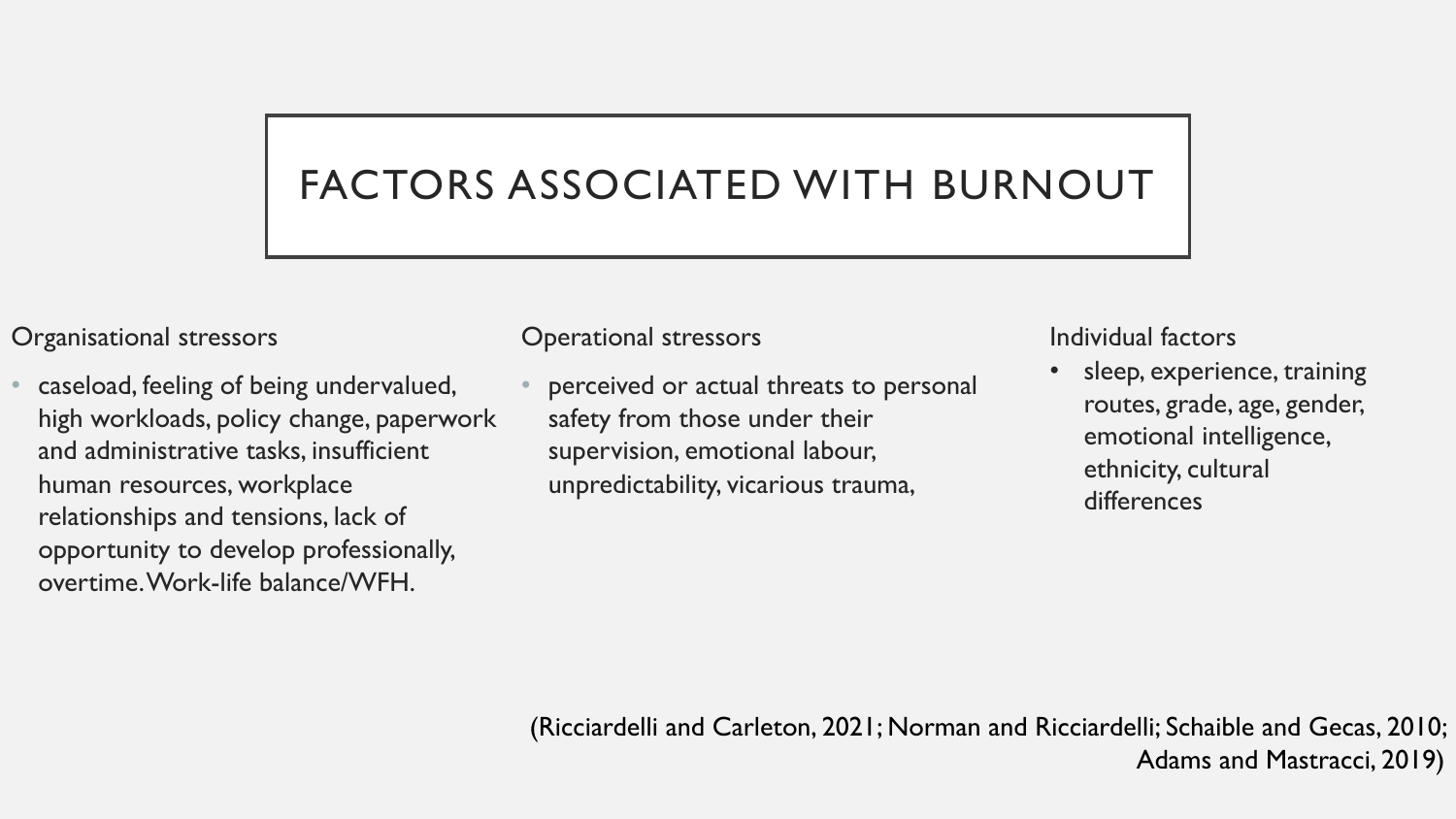# METHODS

Mixed methods study: survey -> interviews

- Survey –Feb-March 2020
- POs/PSOs: 1509 responses
- SPOs: 218 responses
- Interviews Dec 2020 March 2021
- POs/PSOs/RWs 28
- $SPOs 27$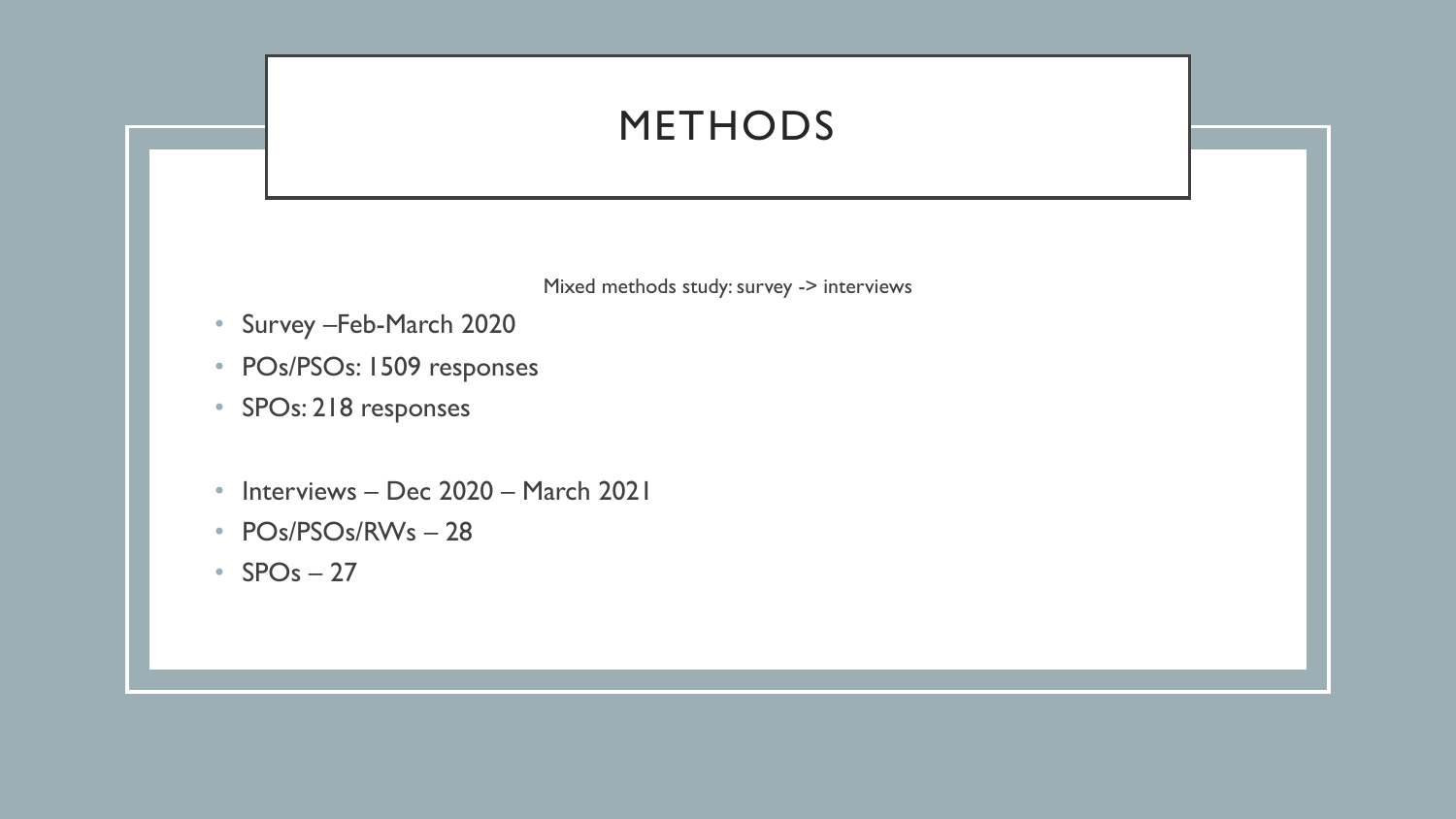#### SURVEY SAMPLE - FRONTLINE PRACTITIONERS

| Total                            |                            | 1509                |
|----------------------------------|----------------------------|---------------------|
| Role                             | PO                         | 40.2% (n=557)       |
|                                  | <b>PSO</b>                 | $26.6\%$ (n=360)    |
|                                  | <b>PQIP</b>                | $17.7\%$ (n=246)    |
|                                  | Other                      | $16.1\%$ (n=224)    |
| Gender                           | Male                       | $25\%$ (n=285)      |
|                                  | Female                     | 72.3% (n=836)       |
|                                  | Prefer not to<br>say/other | $2.7\%$ (n=31)      |
| Time in service<br>(mean, years) |                            | $10.74$ (SD = 9.19) |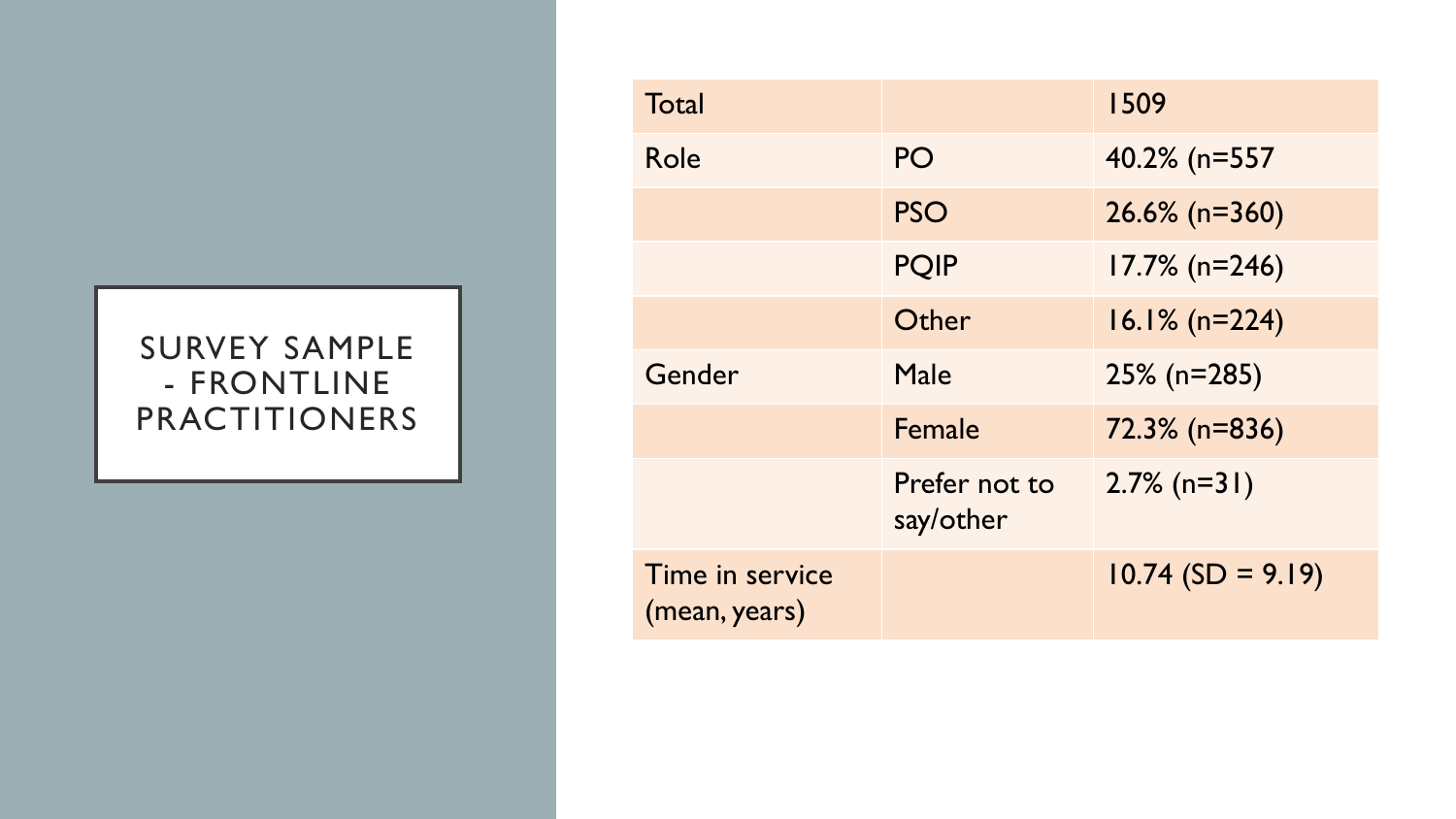### INTERVIEW SAMPLE

- Female: 37
- Male: 18
- Range of divisions
- Mix of settings: generic OM, residential workers, AP staff, court staff, prison,
- Mix of specialisms: VLOs, report writers, sex offender specialists, PQIP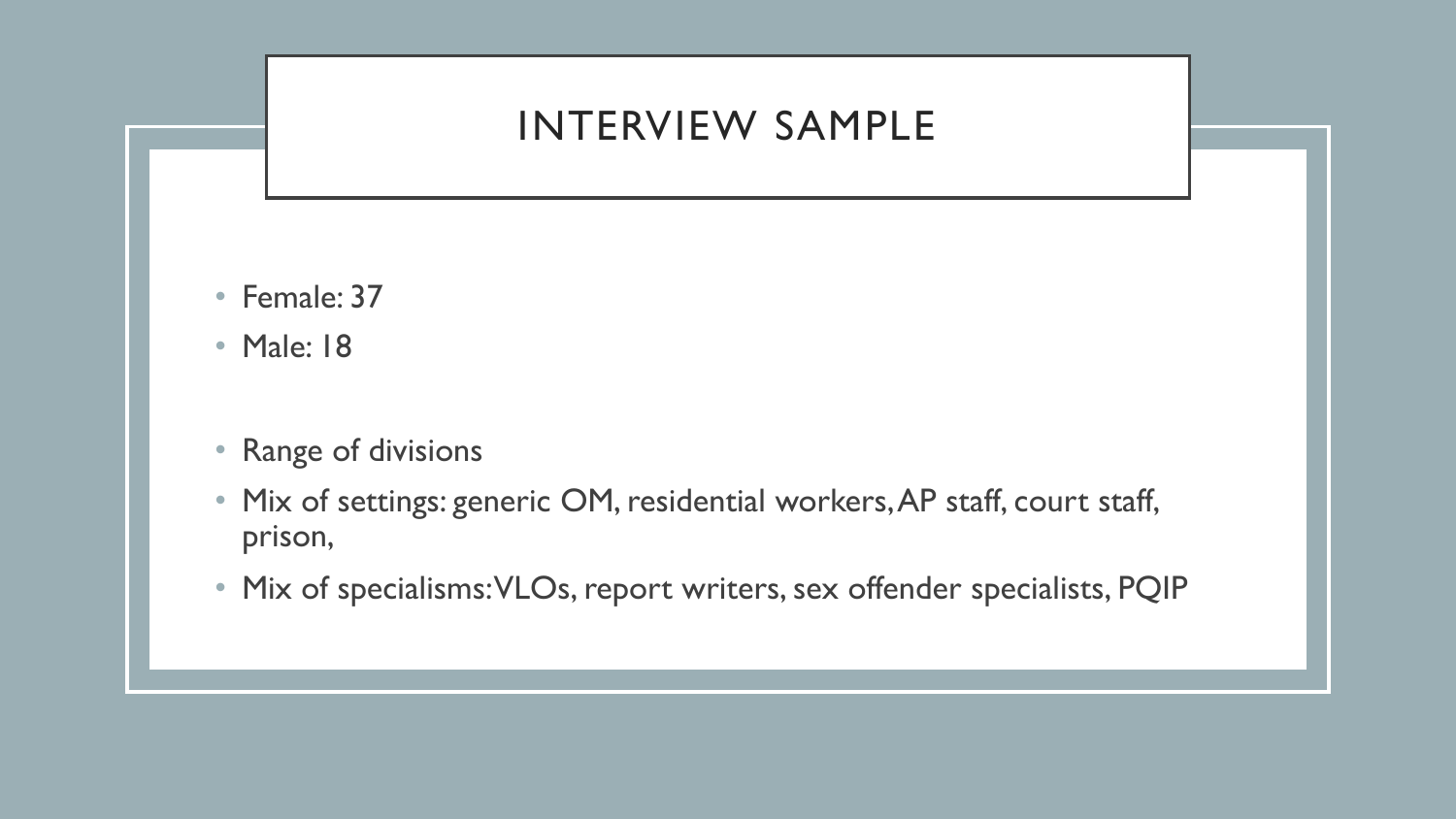# BURNOUT

Emotional Exhaustion ( $\alpha$  = .876)

- Working with people all day is really a strain for me.
- I leave work feeling emotionally exhausted.
- I feel "used up" at the end of the workday.

Depersonalisation ( $\alpha$  = .624)

- Working in this job has hardened me emotionally
- I've become more callous toward people since I started working in probation
- People I deal with at work blame me for some of their problems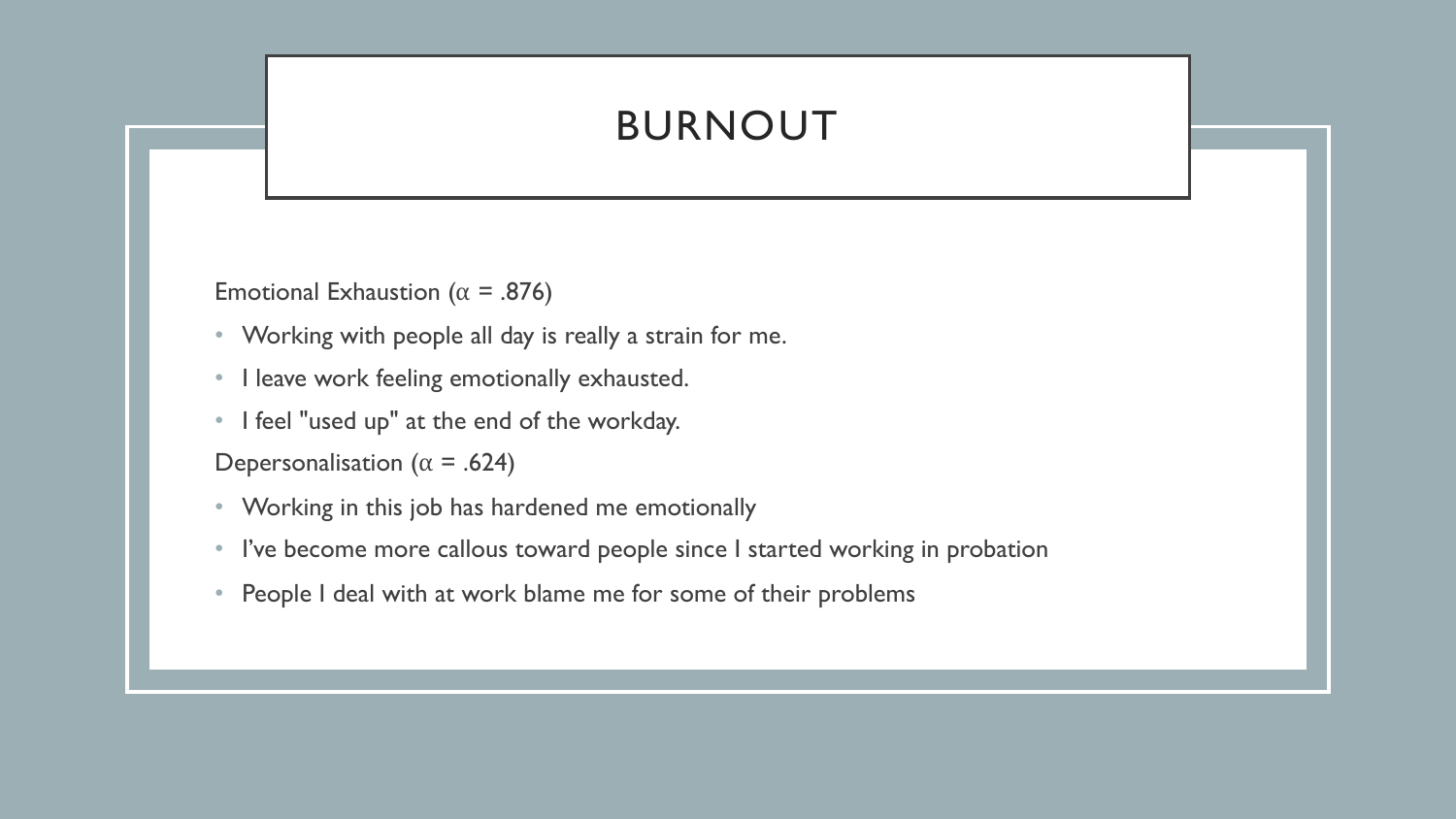#### EMOTIONAL EXHAUSTION AND GENDER

|      | Male (n=282)      |      | Female $(n=809)^{6}$ |         |         |
|------|-------------------|------|----------------------|---------|---------|
| Mean | <b>SD</b>         | Mean | <b>SD</b>            |         |         |
| 3.81 | $\overline{1.46}$ | 4.19 | l .5                 | $-3.74$ | < 0.001 |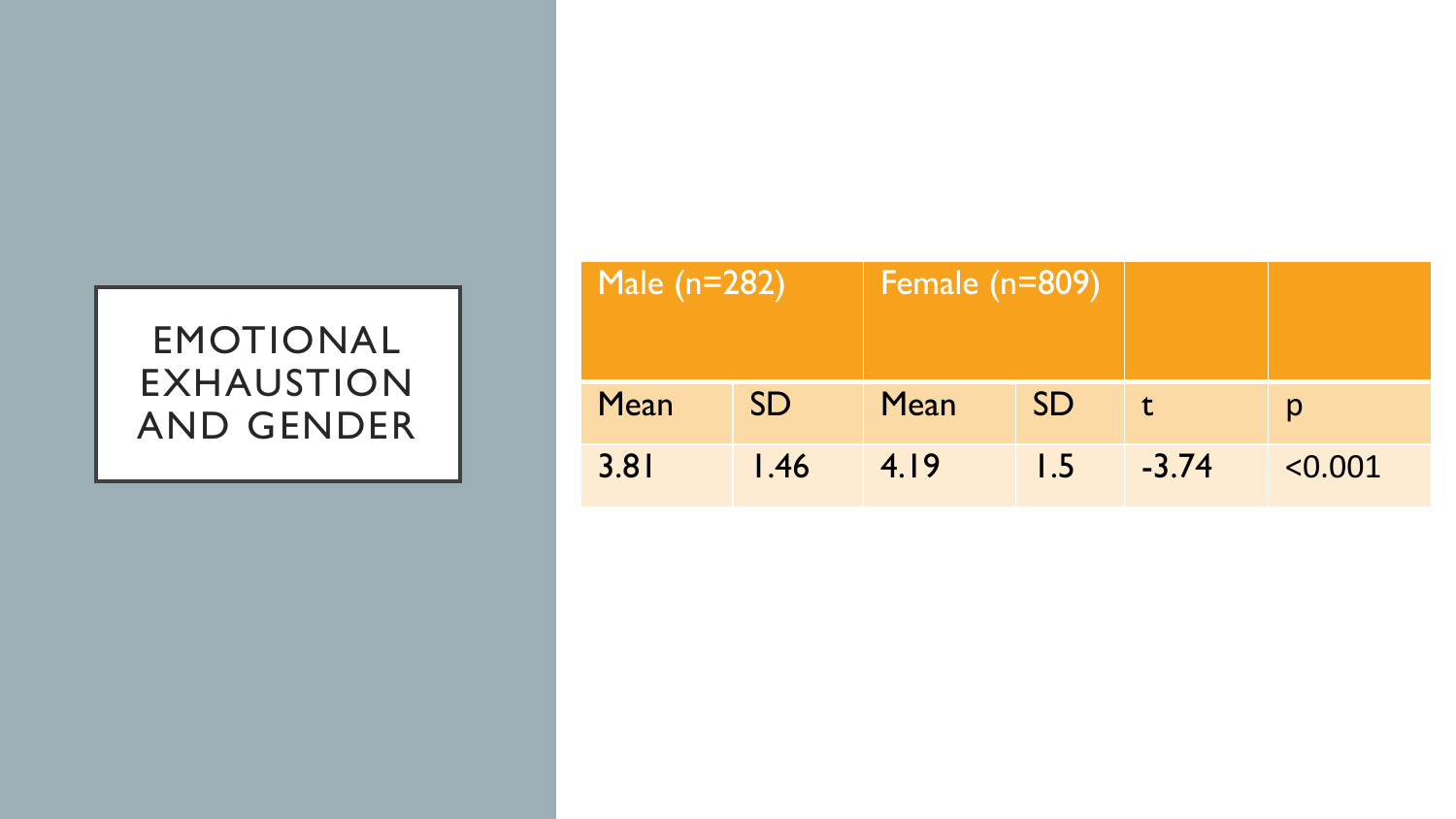# BURNOUT AND ROLE

|                                             | <b>MEAN</b> | N      | STD.<br><b>DEVIATION</b> |
|---------------------------------------------|-------------|--------|--------------------------|
| <b>Probation Officer</b>                    | 4.5322      | 505    | 1.42725                  |
| <b>Probation Services</b><br><b>Officer</b> | 3.8323      | 311    | 1.40829                  |
| <b>PQIP</b> student                         | 3.7762      | 197    | 1.39579                  |
| Other (please specify)                      | 3.5319      | 180    | 1.60629                  |
| Total                                       | 4.0740      | I I 93 | 1.49936                  |

•  $p = 0.001$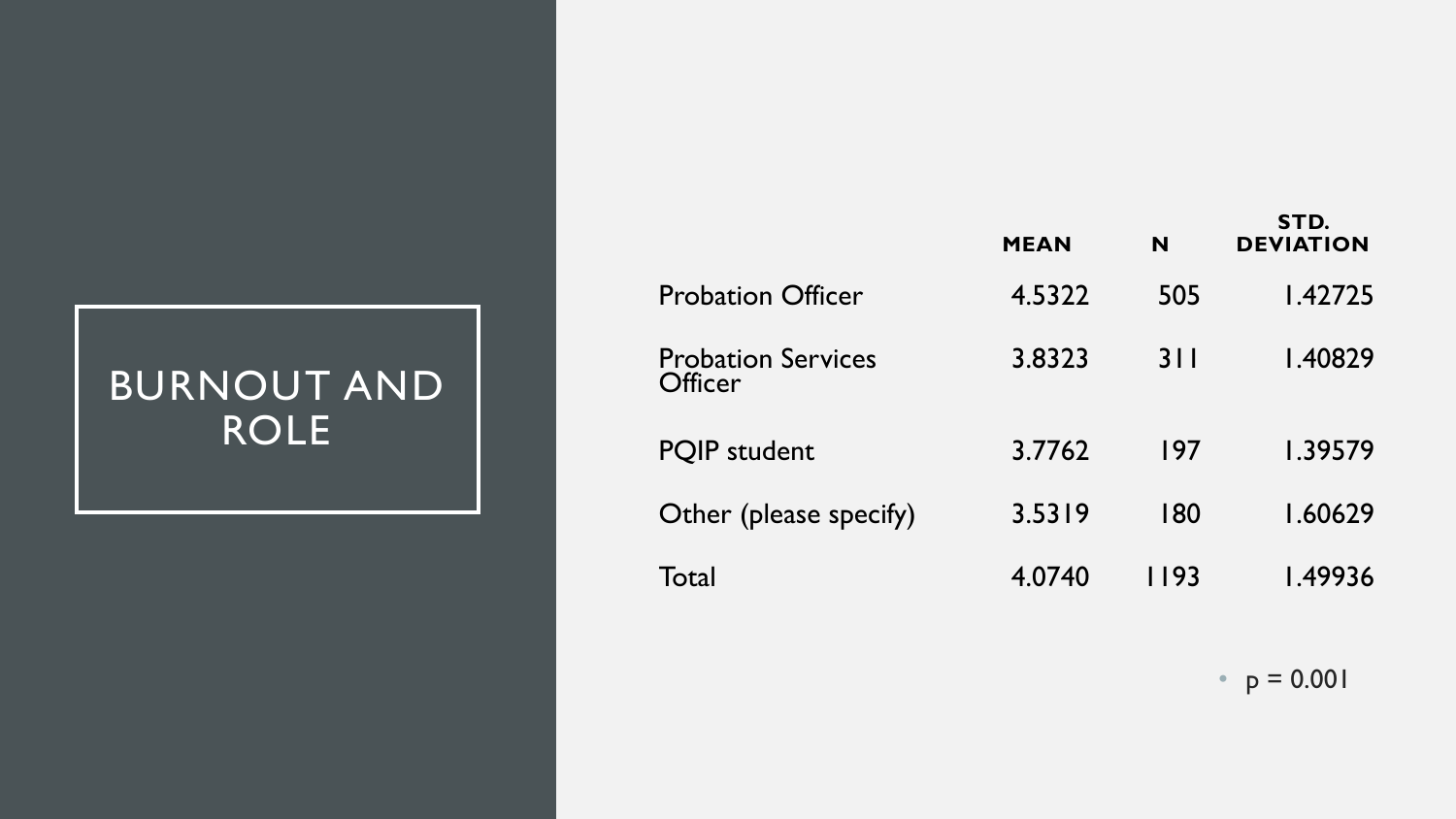# BURNOUT AND CASELOAD



 $p = 0.001$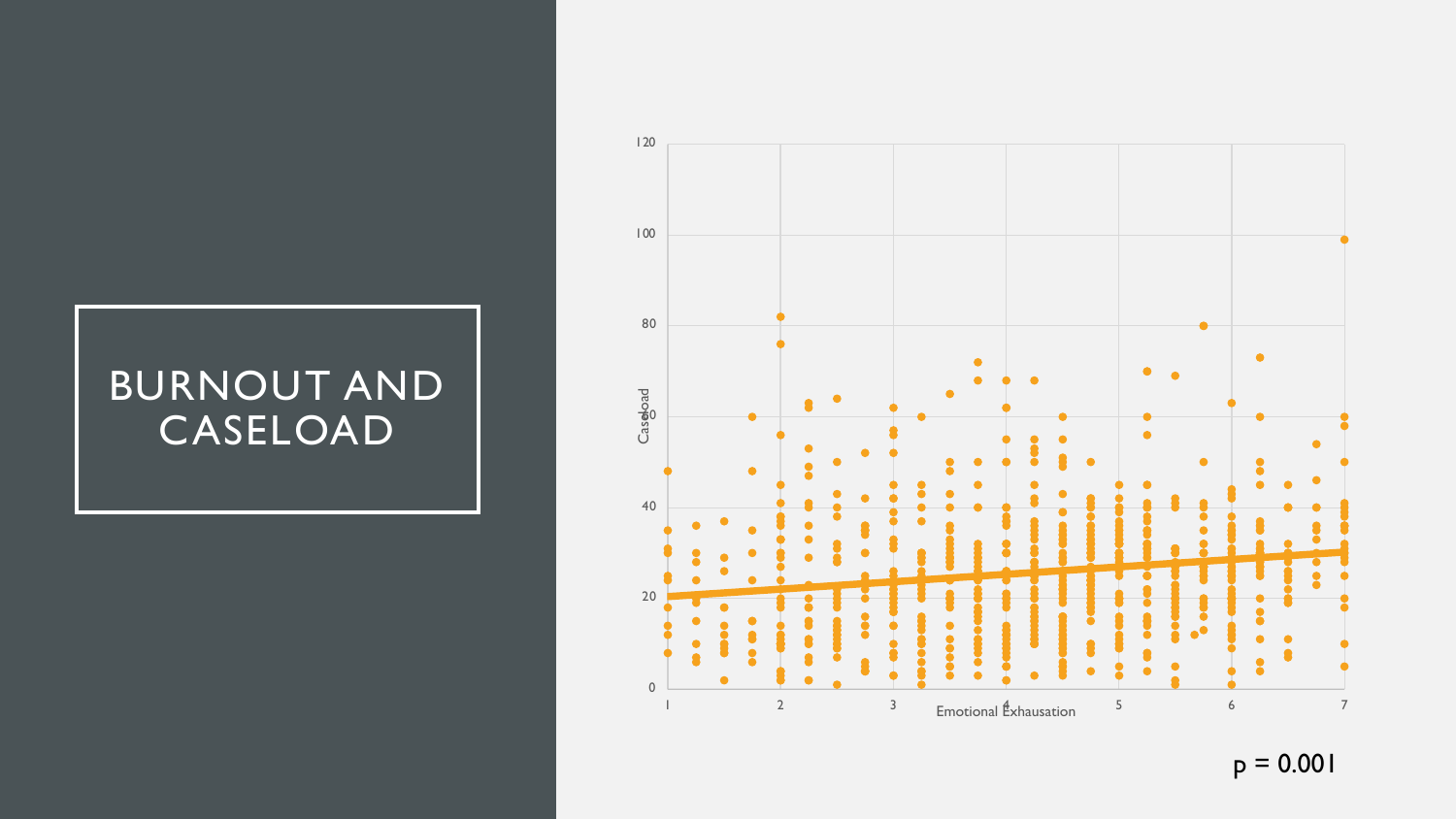# BURNOUT AND QUALIFICATION ROUTE

| <b>What probation officer</b><br>qualification did you complete?                                      | <b>Mean</b> | N           | Std.<br><b>Deviation</b> |
|-------------------------------------------------------------------------------------------------------|-------------|-------------|--------------------------|
| Diploma in Social Work (DipSW)                                                                        | 4.1486      | 37          | 1.60777                  |
| <b>Diploma Probation Studies (DIPS)</b>                                                               | 4.3222      | 97          | 1.36548                  |
| <b>Community Justice Honours Degree</b><br>or Graduate Diploma (Probation<br>Qualification Framework) | 4.6484      | 224         | 1.44674                  |
| Professional Qualification in Probation<br>(PQIP)                                                     | 4.6891      | <u> 115</u> | 1.35181                  |
| Other (please specify)                                                                                | 4.2344      | 32          | $1.404$                  |
| Total                                                                                                 | 4.5322      | 505         | 1.42725                  |

•  $p = > 0.05$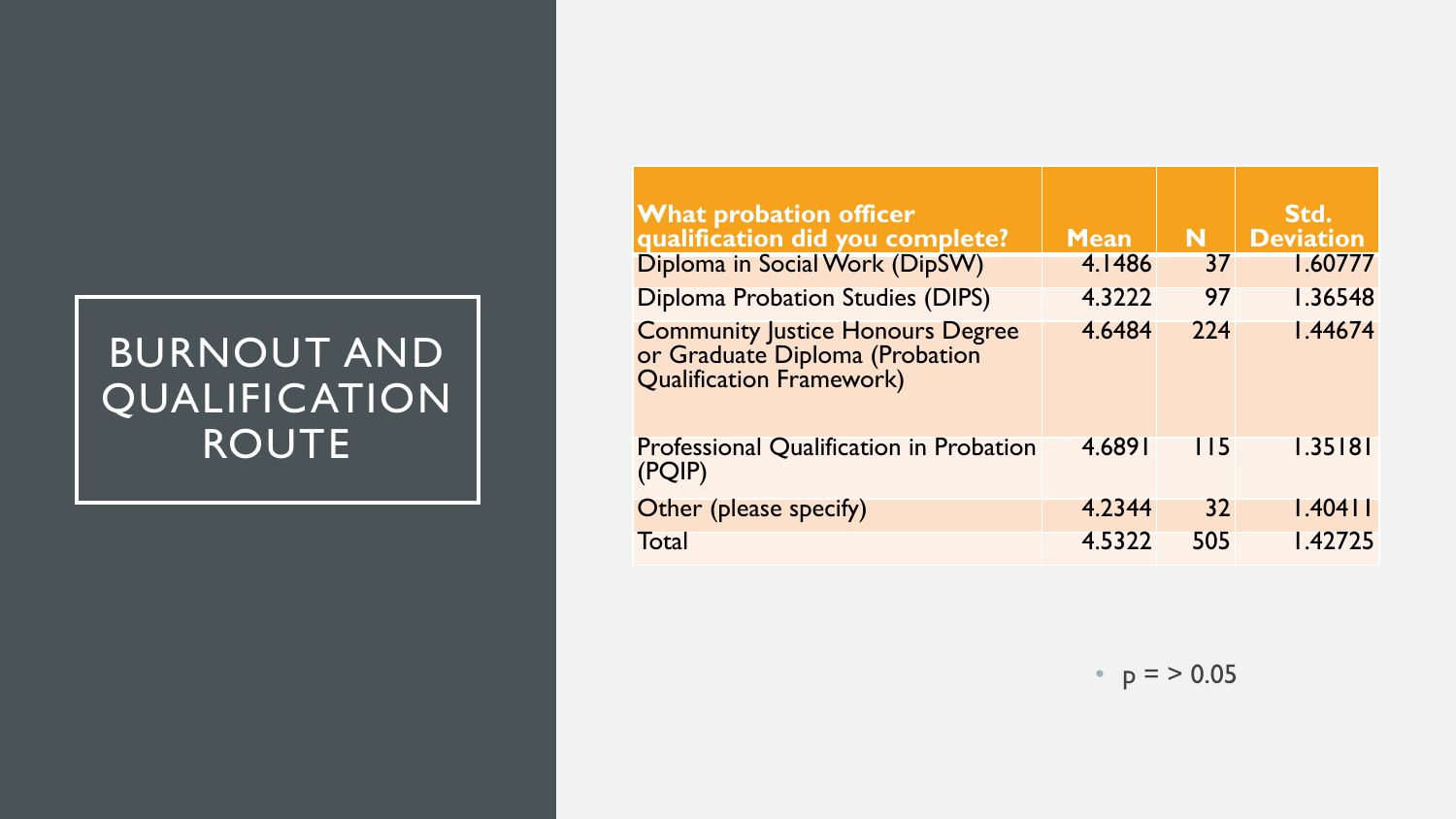# BURNOUT AND TIME SUPERVISING CLIENTS

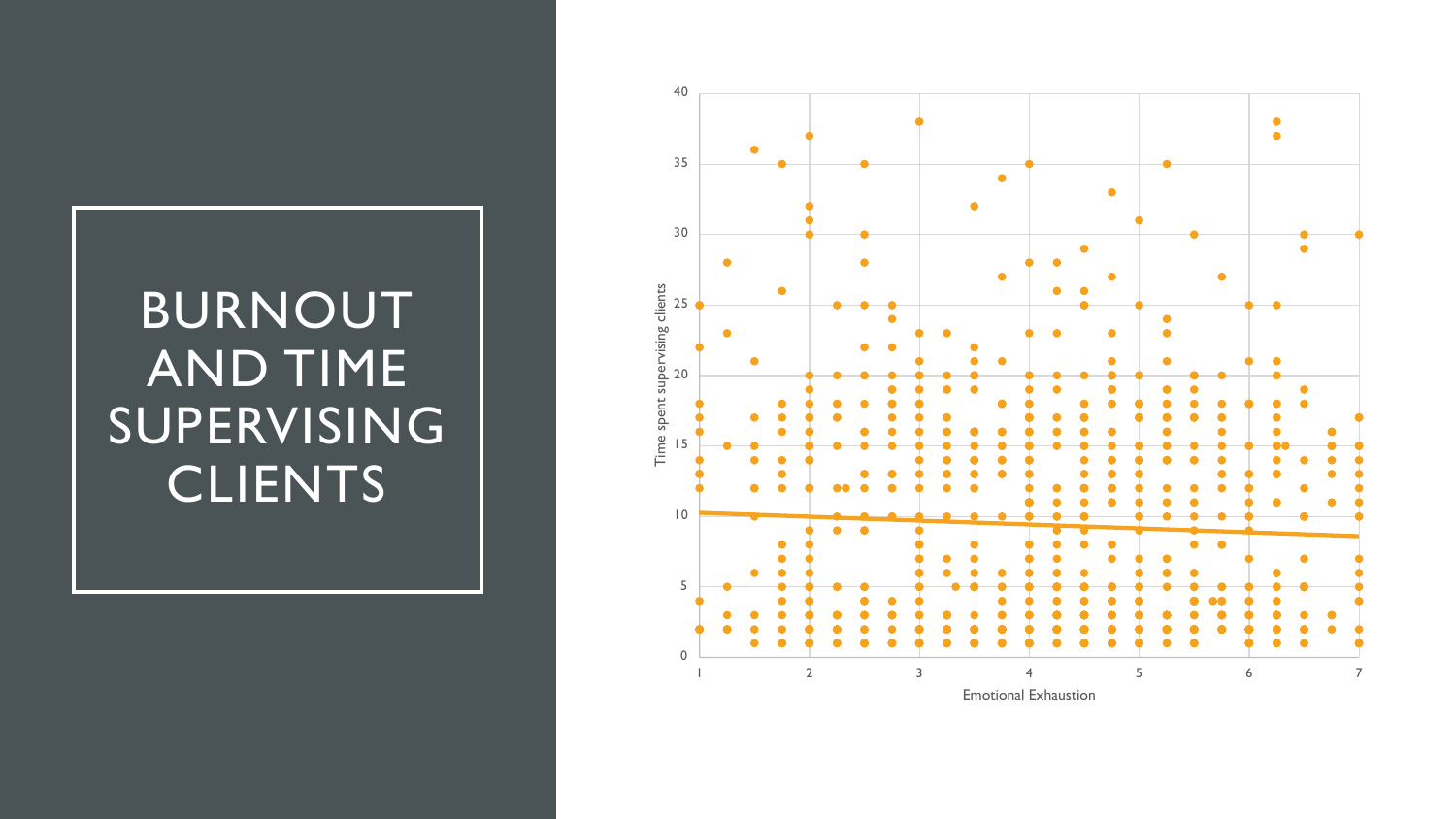

| <b>Organisational stressors</b>               | <b>Operational stressors</b> | <b>Individual stressors</b>             |
|-----------------------------------------------|------------------------------|-----------------------------------------|
| Perceived organizational<br>support           | Surface acting               | > 7 hours sleep/day                     |
| Perception of MH support<br>from organisation | Deep acting                  | Age                                     |
| Caseload                                      | Use of/experience of fear    | Gender                                  |
| Hours overtime                                | Supression of emotion        | Time in service                         |
| Length of 'shift'                             | Pretend display rules        | <b>Emotional self awareness</b>         |
|                                               |                              | <b>Emotional regulation</b>             |
|                                               |                              | <b>Emotional awareness of</b><br>others |
|                                               |                              |                                         |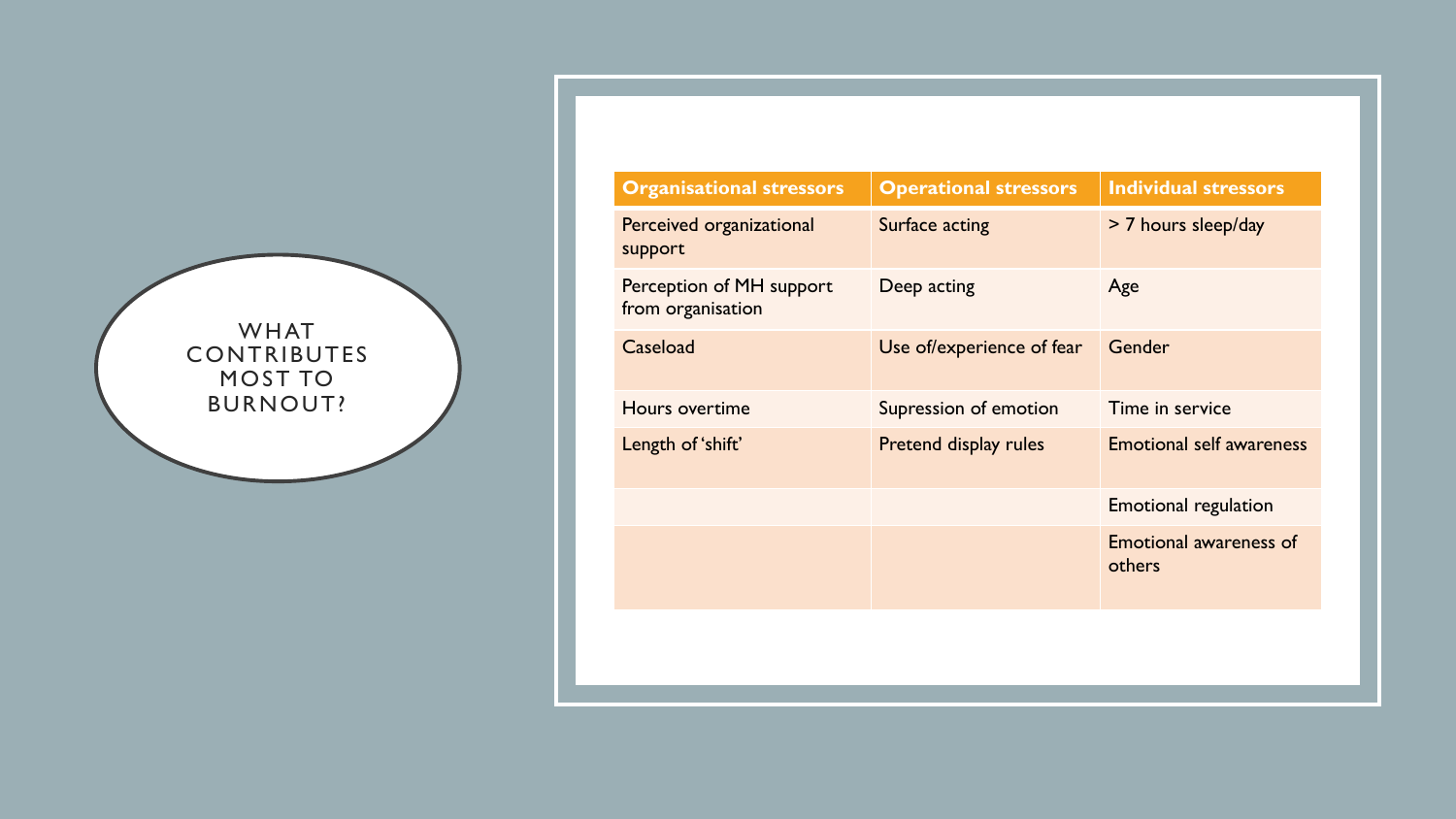# RESULTS FROM LINEAR REGRESSION

|                                                                             | Unstandardized<br>Coefficients |               | Standardized<br>Coefficients |          |      |
|-----------------------------------------------------------------------------|--------------------------------|---------------|------------------------------|----------|------|
|                                                                             | B                              | Std.<br>Error | <b>Beta</b>                  | t        | Sig. |
| Emotional regulation                                                        | $-.267$                        | .055          | $-168$                       | $-4.844$ | .000 |
| Perceived organisations support                                             | $-171$                         | .040          | $-187$                       | $-4.246$ | .000 |
| Surface acting                                                              | .157                           | .038          | .147                         | 4.092    | .000 |
| Pretend display rules                                                       | .254                           | .054          | .164                         | 4.696    | .000 |
| Emotional awareness of others                                               | .261                           | .059          | .158                         | 4.394    | .000 |
| Approximately how many hours<br>of overtime do you work per<br>month?       | .212                           | .059          | .116                         | 3.565    | .000 |
| Do you get at least 7 hours of<br>undisturbed sleep in a 24 hour<br>period? | .337                           | .097          | .114                         | 3.478    | .001 |
| How many clients are you<br>currently supervising?                          | .008                           | .003          | .101                         | 3.122    | .002 |
| <b>Emotional self awareness</b>                                             | $-144$                         | .042          | $-124$                       | $-3.406$ | .001 |

 $R^2 - 0.324$ ,  $p = 6.001$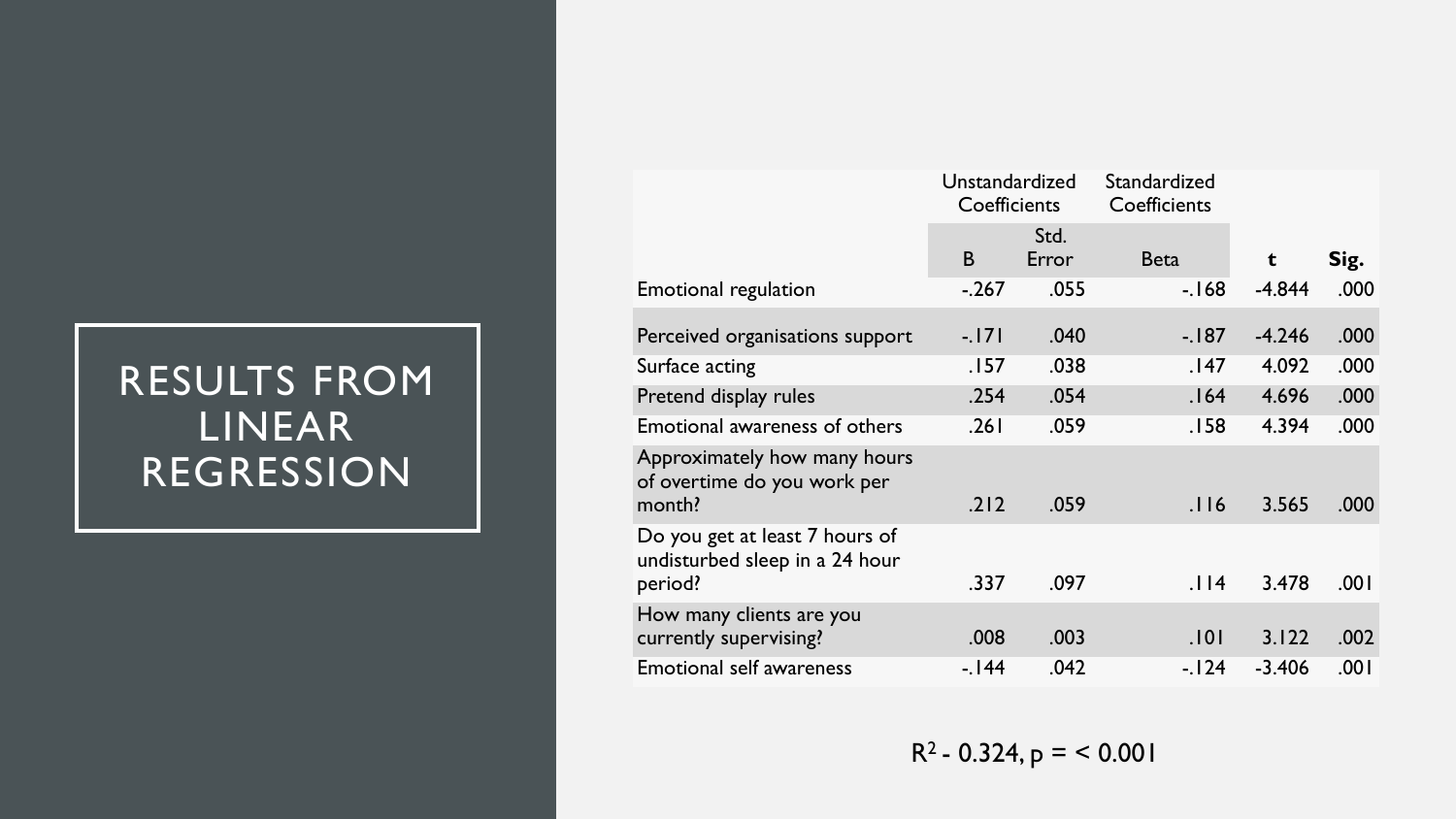#### PERCEIVED ORGANISATIONAL SUPPORT  $(\alpha = .960)$

Values my contribution to its success.

Considers my best interests when it makes decisions that affect me.

Values my opinions.

Takes pride in my work accomplishments.

Cares about my general satisfaction at work.

Provides help and support when I have a problem.

Strongly considers my goals and values when making decisions that affect me.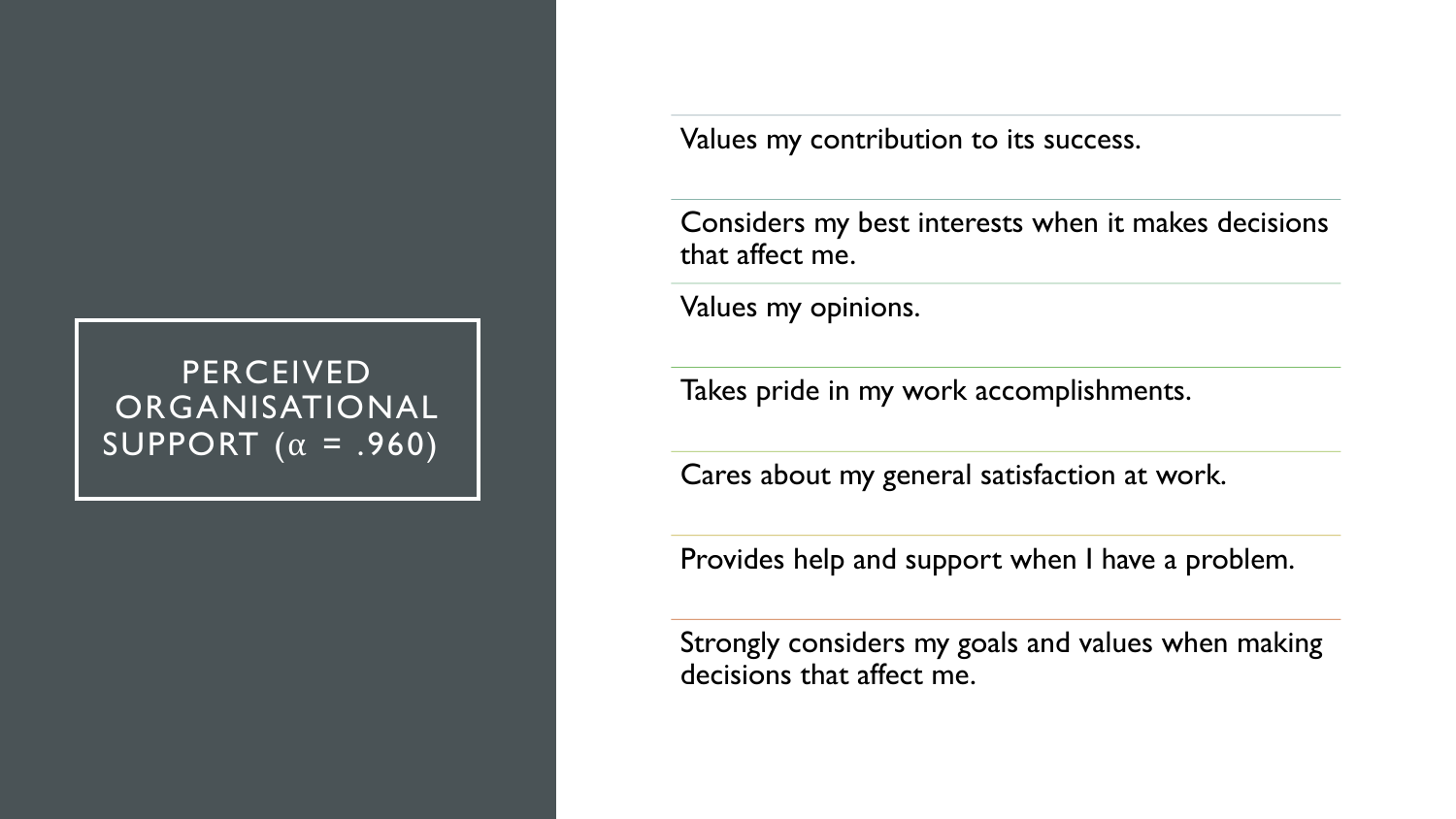# PERCEIVED ORGANISATIONAL SUPPORT

- Fear of SFOs not supported by organization. Chucked under a bus'
- Only get attention if negative from organization (and public)
- Support mechanisms (e.g., PAM assist too generic)
- Clinical supervision been restricted for many years
- Contact with 'organisation' comes through SPO. Perception contingent on the SPO and relationship between the practitioner and SPO.
- Appears dependent on location e.g., prison, AP, courts, VLU and effected by change
- Communities of coping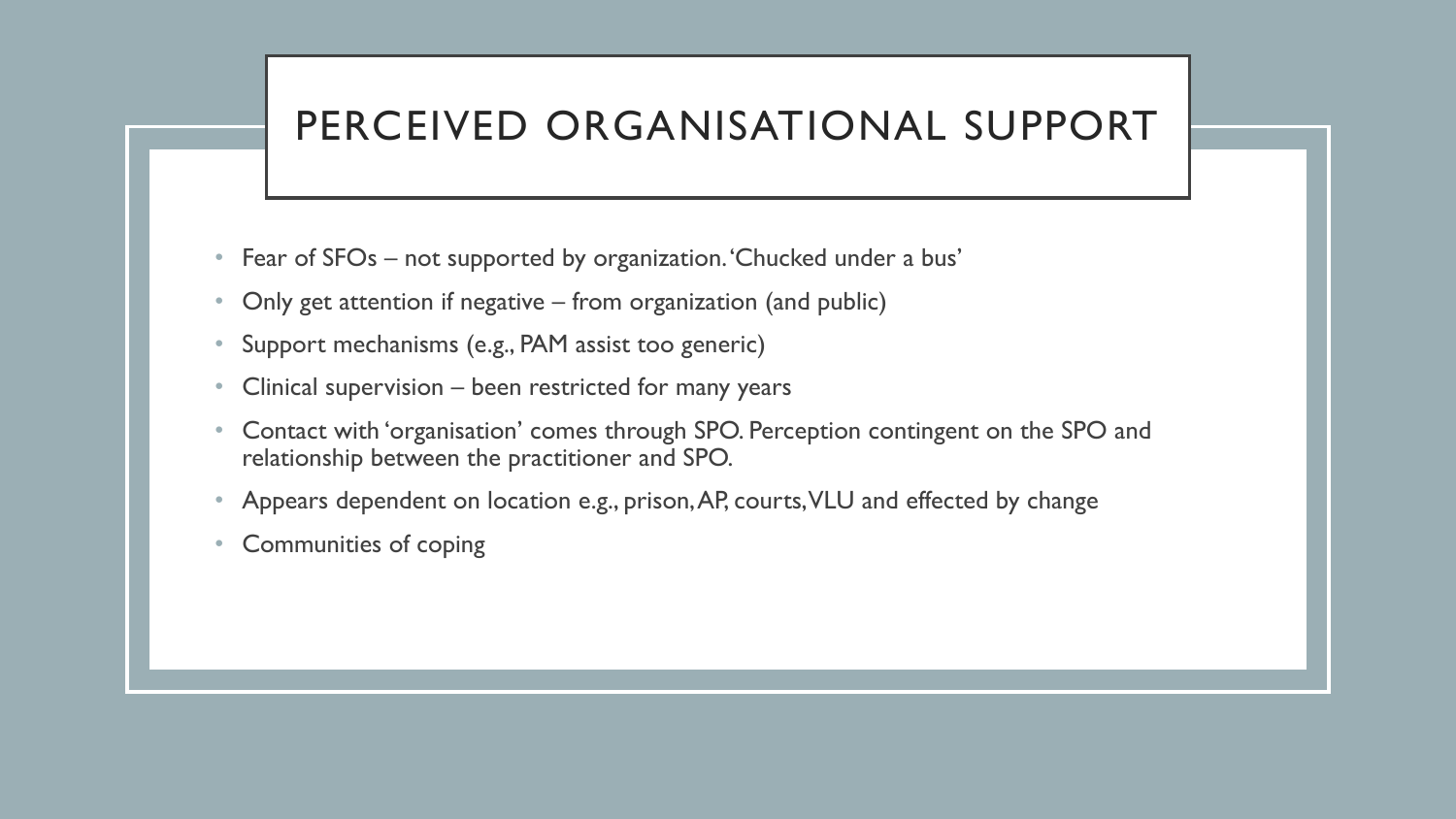### EMOTIONAL REGULATION  $(\alpha)$  $= .875)$

I am quite capable of controlling my own emotions.

I can always calm down quickly when I am very angry.

I have good control of my own emotions.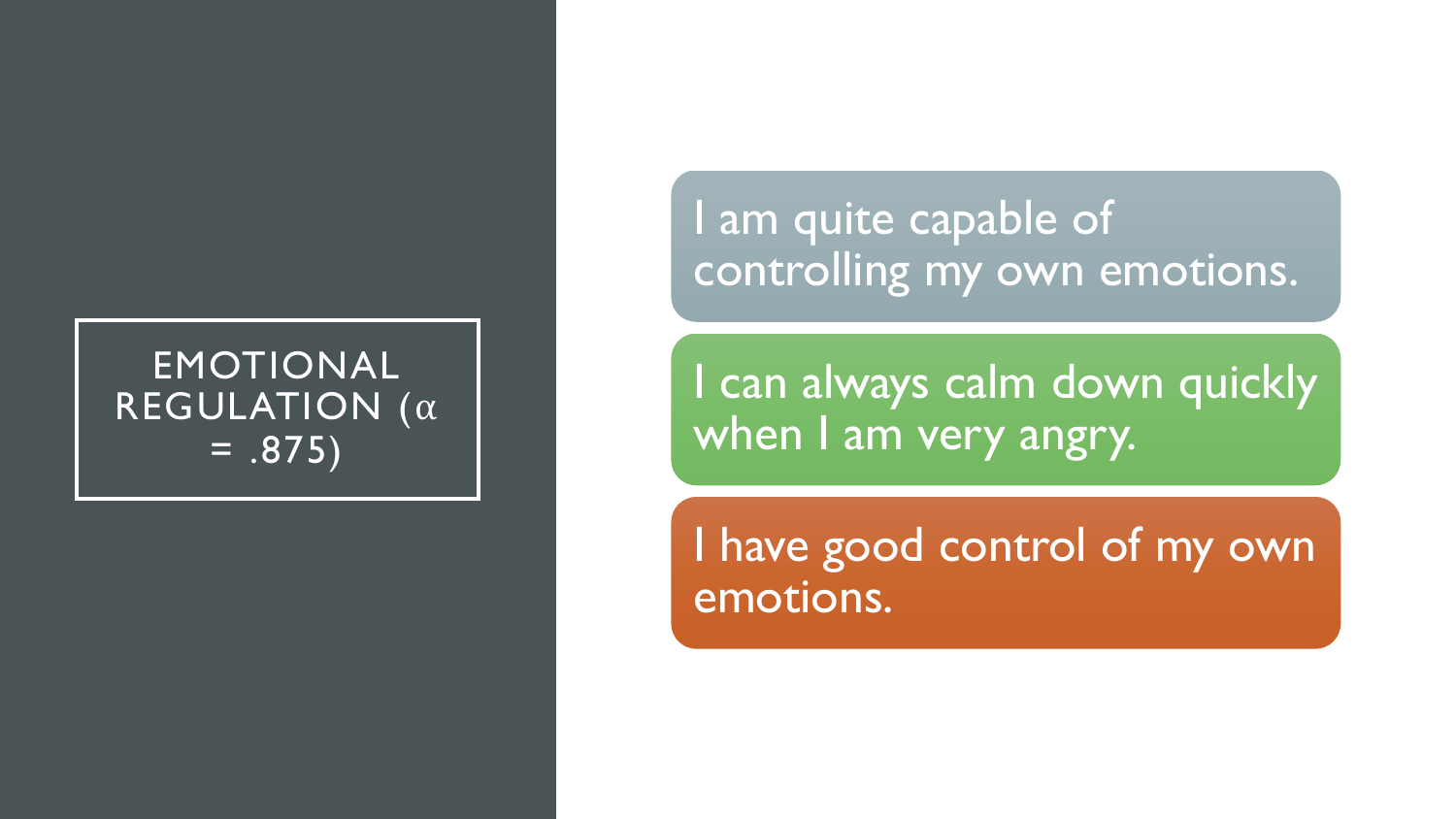# EMOTIONAL REGULATION

- Essential component of probation practitioner role
	- People apply to be practitioners once they've worked-out they are good at emotional regulation
	- Those who are not as good at emotional regulation end up leaving or do not apply in the first instance
- Culture and values non-judgmental, unconditional positive regard
- Recruitment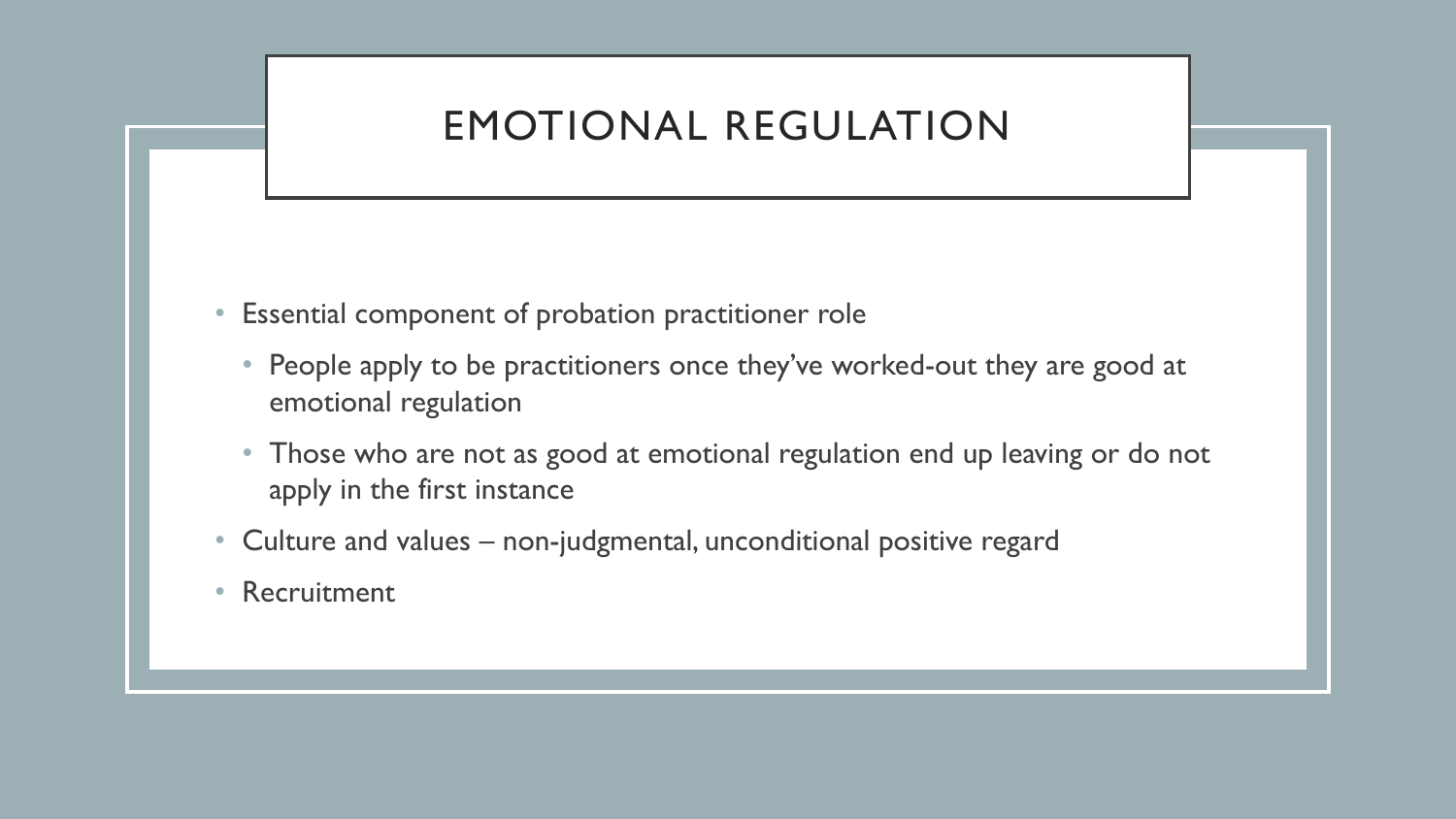### **PRETEND** DISPLAY RULES  $(\alpha$  $= .655)$

My department expects me to act confident and self assured while on the job.

My department expects me to act calm even when I don't feel that way on the job.

My department expects me to show emotions I don't really feel as part of my job.

My department expects me to be friendly towards people as part of my job.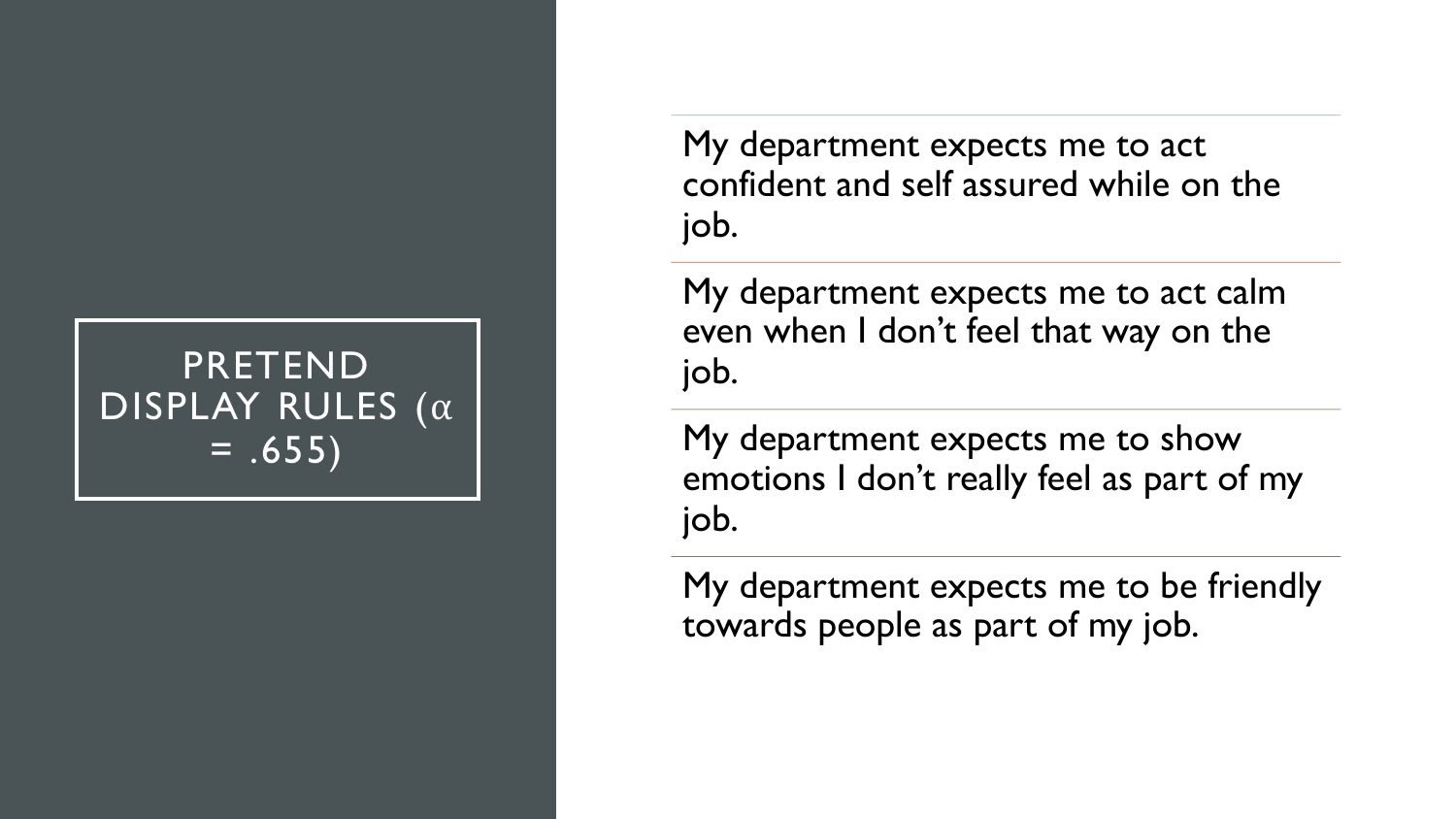# PRETEND DISPLAY RULES

- Suppression of unwanted or 'unprofessional' emotions and the display of emotions deemed 'appropriate' through surface acting.
- Linked with the need to be seen to be professional-to be visibly calm on the outside despite being worried (or even scared) on the inside
- The need to be seen to be 'resilient'
- Tensions between true feelings and the expectation to build rapport and demonstrate empathy whilst maintaining professional boundaries.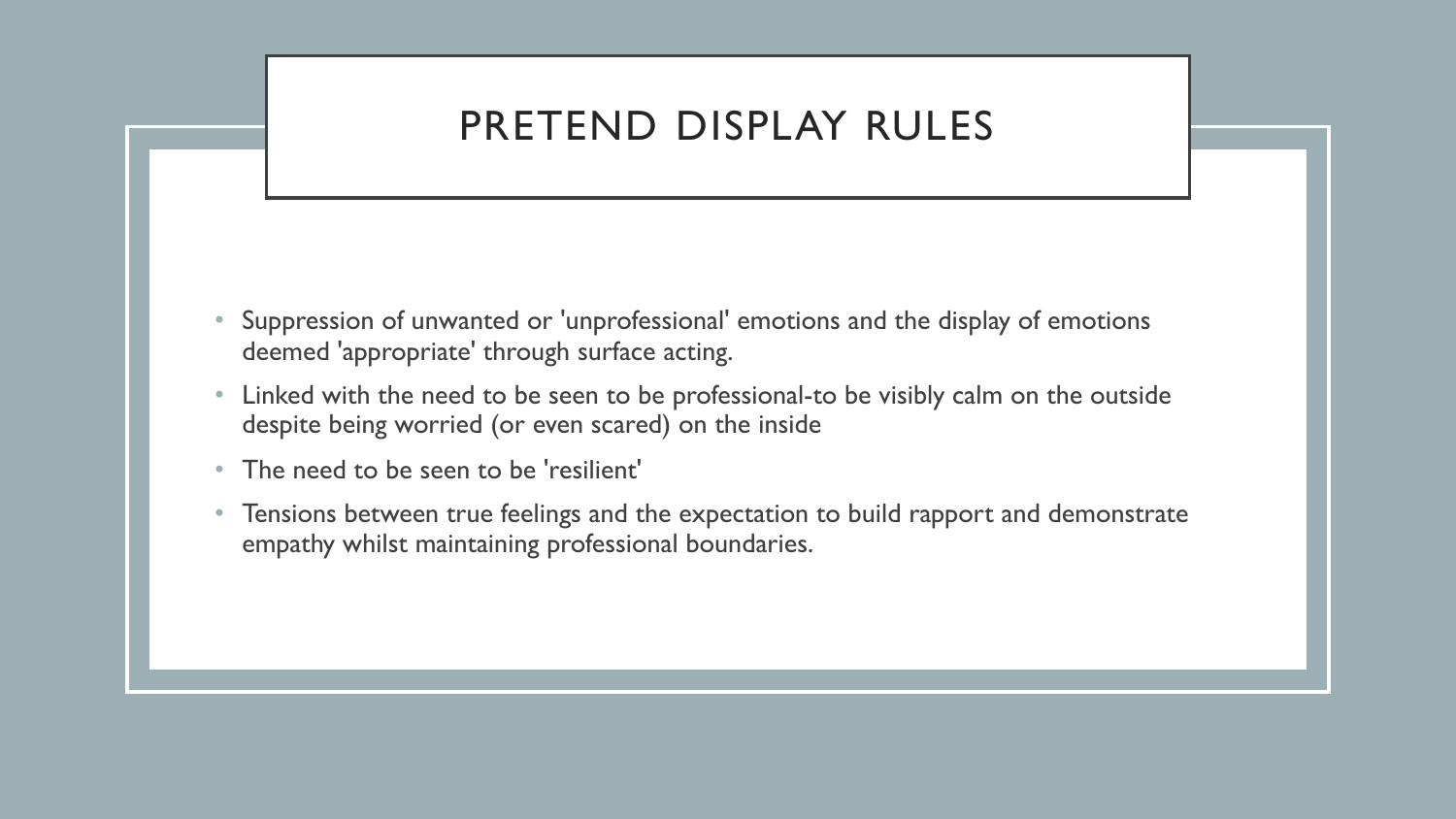# SURFACE ACTING  $\sqrt{(\alpha - .775)}$

I resist expressing my true feelings at work.

I pretend to have emotions that I don't really feel at work.

I hide my true feelings about situations and people I encounter at work.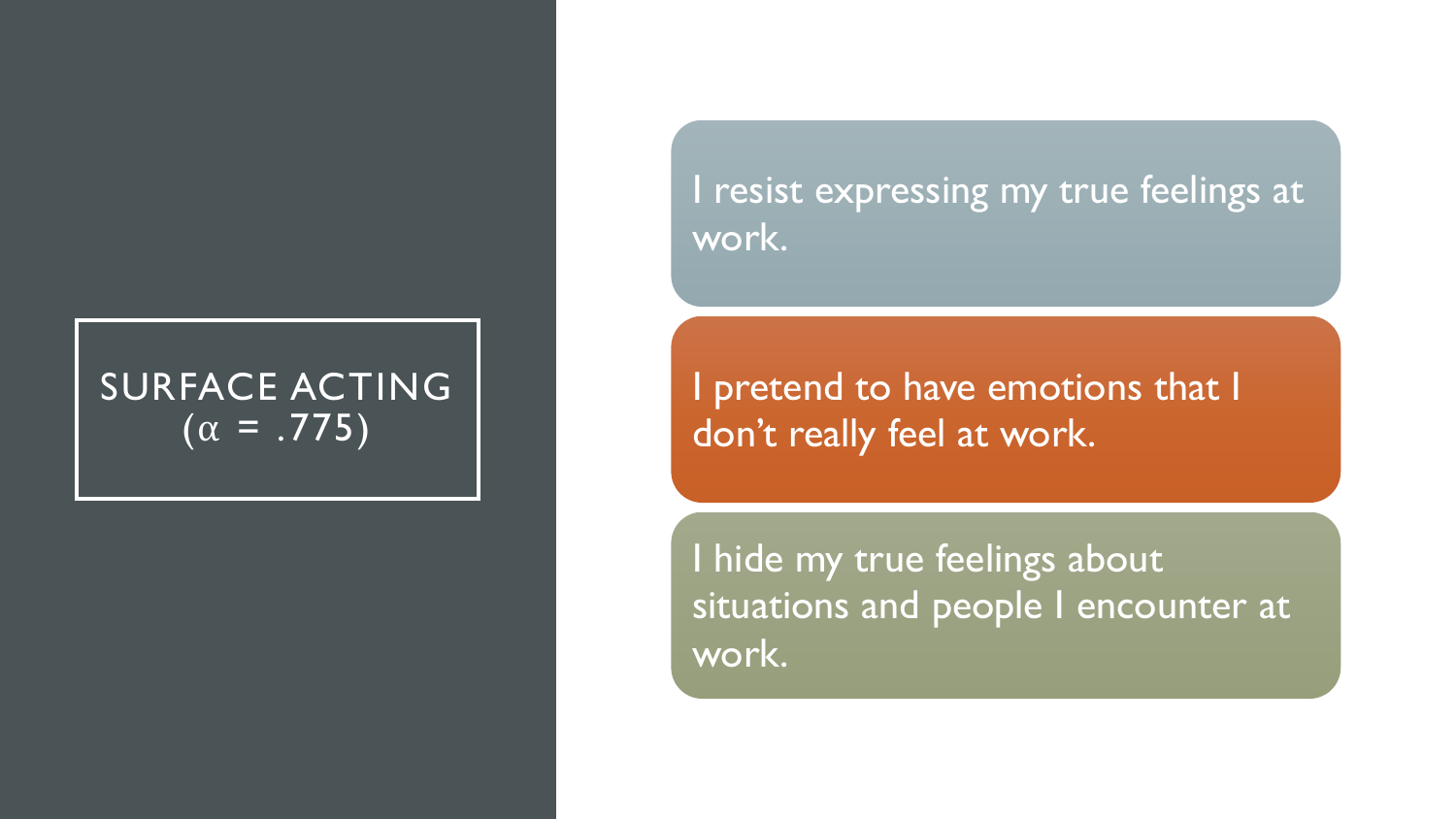# SURFACE ACTING

- Surface acting is 'part and parcel' of the job-normalised by interviewees
	- Hiding true feelings e.g., about certain offences (in particular sexual offending)
	- Hide feelings of guilt over decisions e.g., a recall when the service-users mother died whilst he was back in prison
	- Suppressing some positive emotions to maintain boundaries, stay professional
	- Suppressing feelings of frustration at other colleagues / criminal justice professionals
	- With threatening clients or with clients in distress
	- Anger or frustration towards a service user who is behaving inappropriately.
	- VLOs acting calmly when they feel sad or sympathy for the victims they are working with.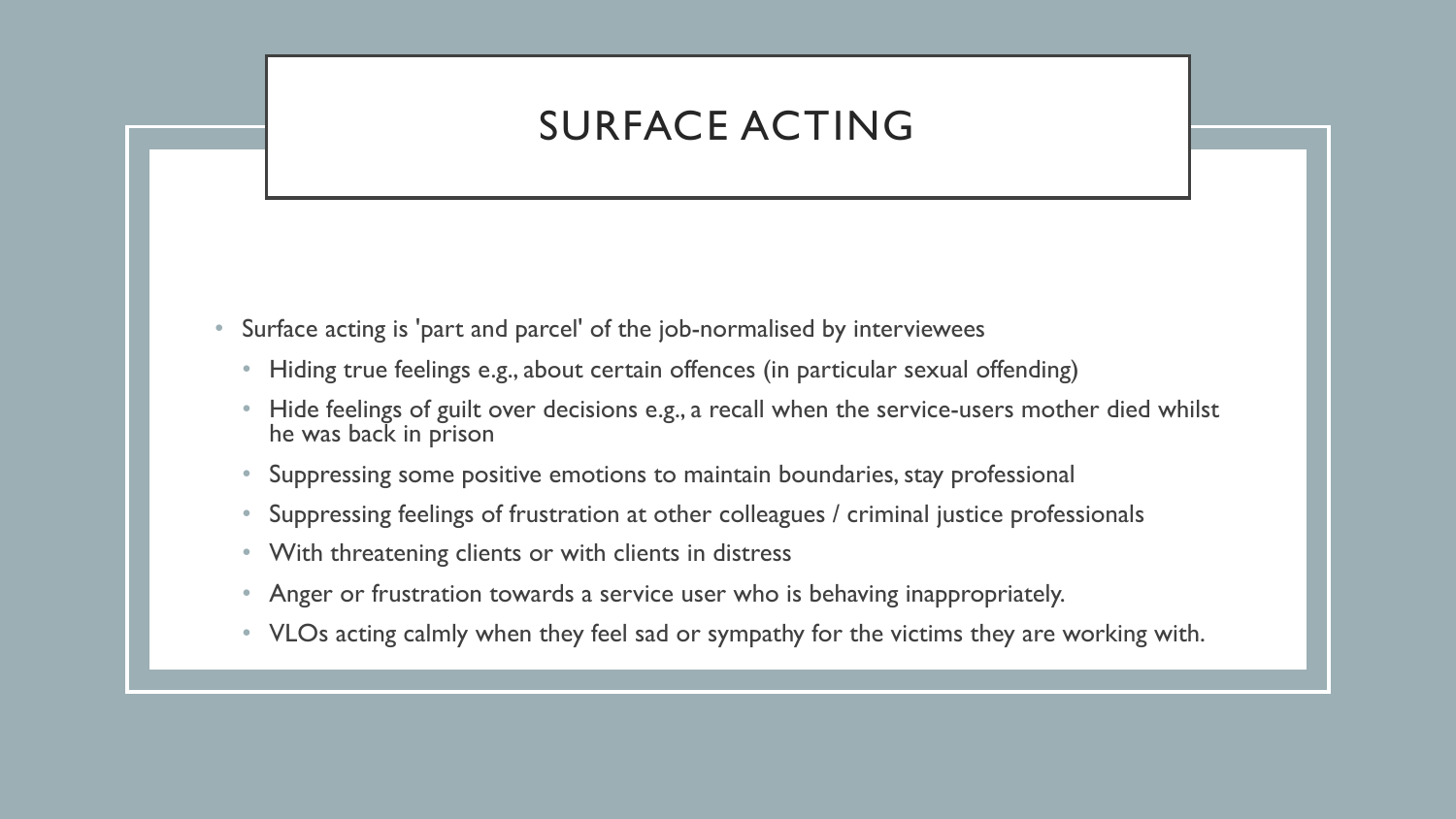#### EMOTIONAL AWARENESS OF OTHERS  $(\alpha = .913)$

I always know the difference between my friends' emotions from their behavior.

I am a good observer of others' emotions.

I am sensitive to the feelings of others.

I have a good understanding of the emotions of people around me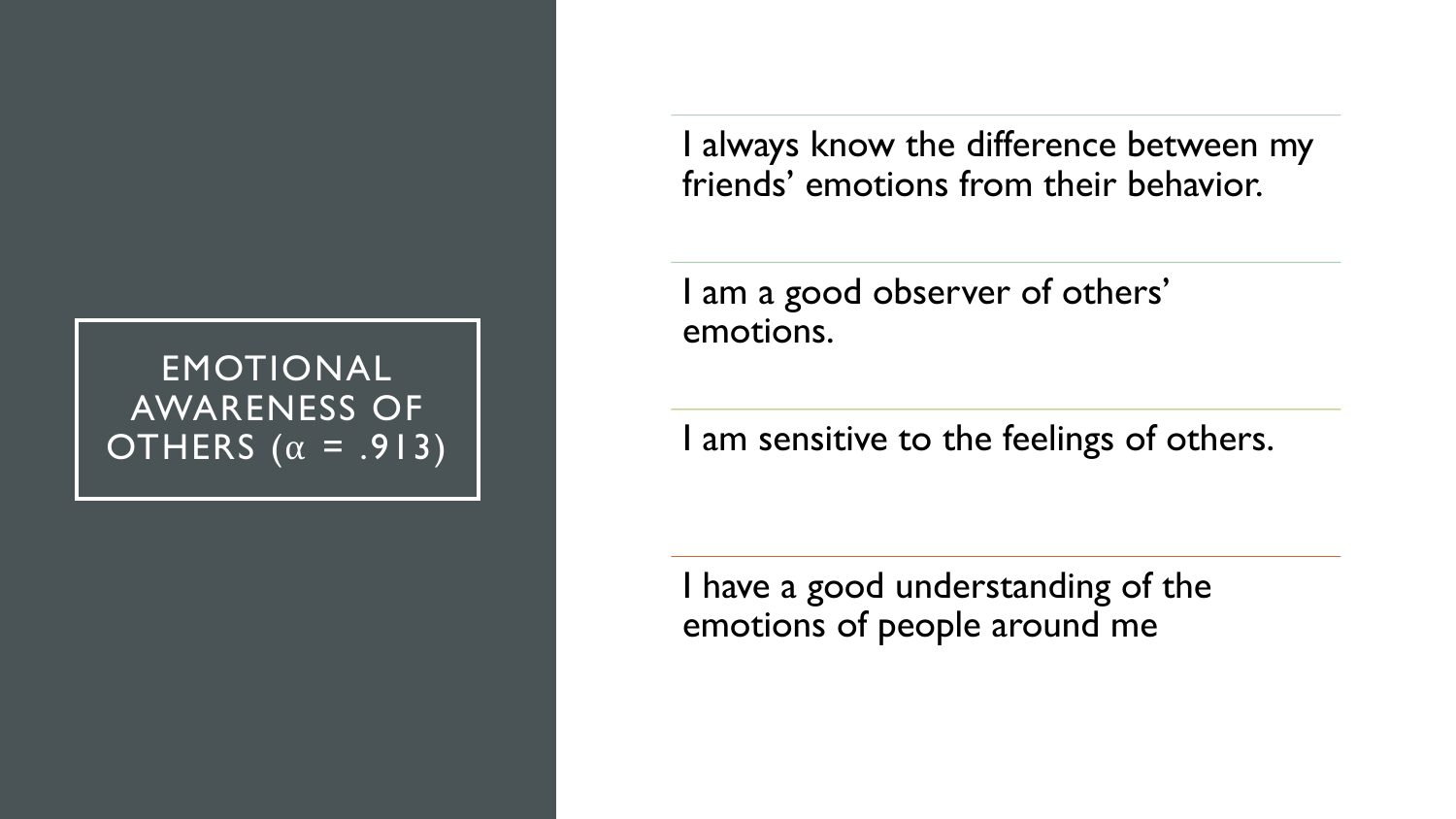# EMOTIONAL AWARENESS OF OTHERS

- Required to support the building of rapport and trust with service users as well as effective working relationships with colleagues (both internal and external to the organisation)
- Supports the practice edgework e.g., knowing when and how to use humour or to display negative emotions to service users.
- Communities of coping being sensitive to the feelings of your colleagues and providing emotional support when needed.
- Possibility of link to professional curiosity

#### BUT

- Professional advantages come at a cost- Hypervigilance Worklife spill-over, skewed view of world
- The higher the levels of emotional awareness, the greater the risk of burn out
- Emotional self-awareness needed to offer protection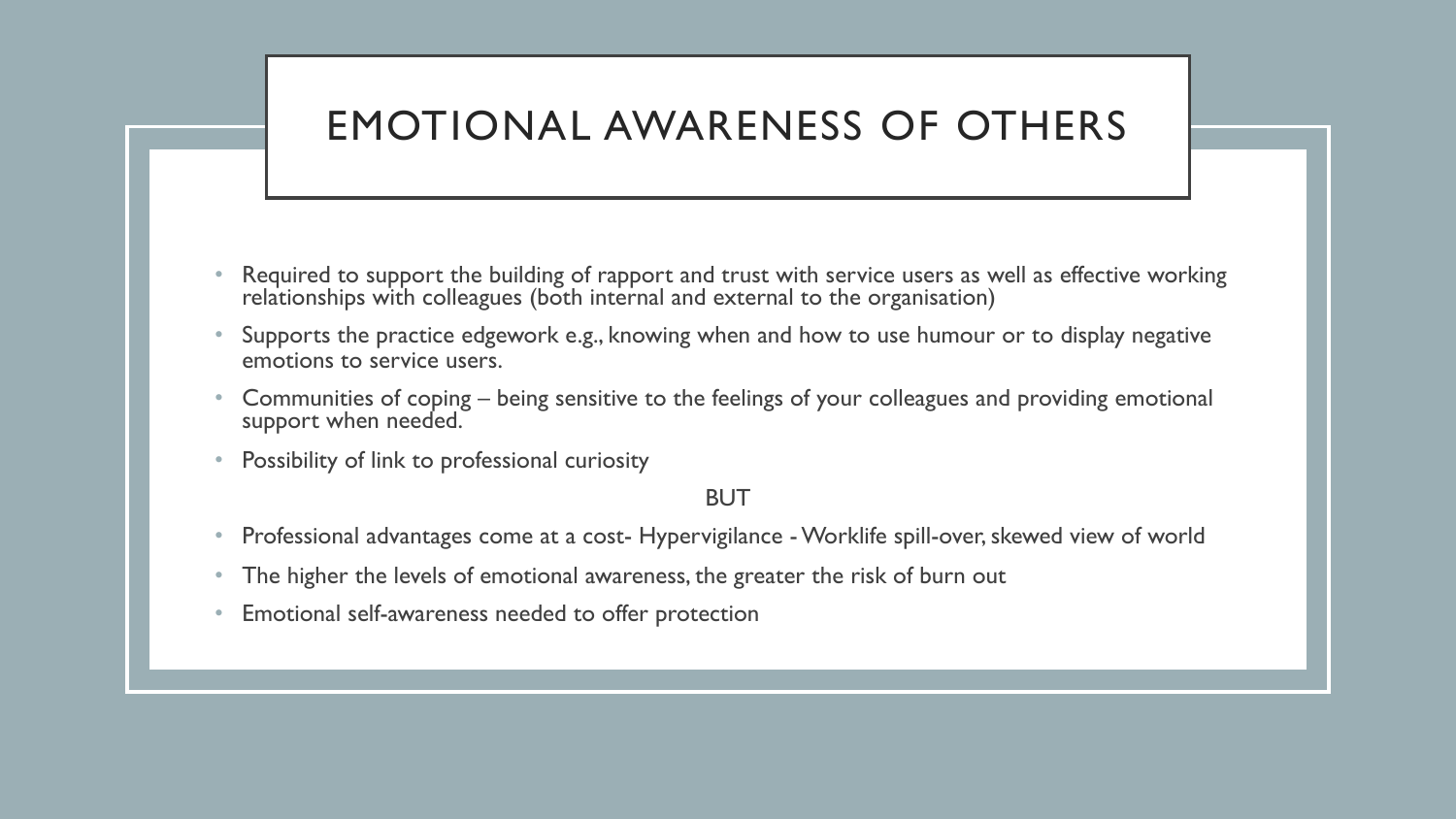# SURVEY SAMPLE - SPO

| Total                                    |                   | 218                 |
|------------------------------------------|-------------------|---------------------|
| Role                                     | Generic           | $39.2\%$ (n=82)     |
|                                          | <b>Specialist</b> | 60.8% ( $n=127$ )   |
| Gender                                   | Male              | $27\%$ (n=38)       |
|                                          | Female            | $67\%$ (n=93)       |
| Time in service<br>(mean, years)         |                   | $19.5$ (SD = 6.45)  |
| Time as SPO<br>(mean, years)             |                   | $6.77$ (SD = 6.38)  |
| Number of staff<br>supervising<br>(mean) |                   | $10.72$ (SD = 4.22) |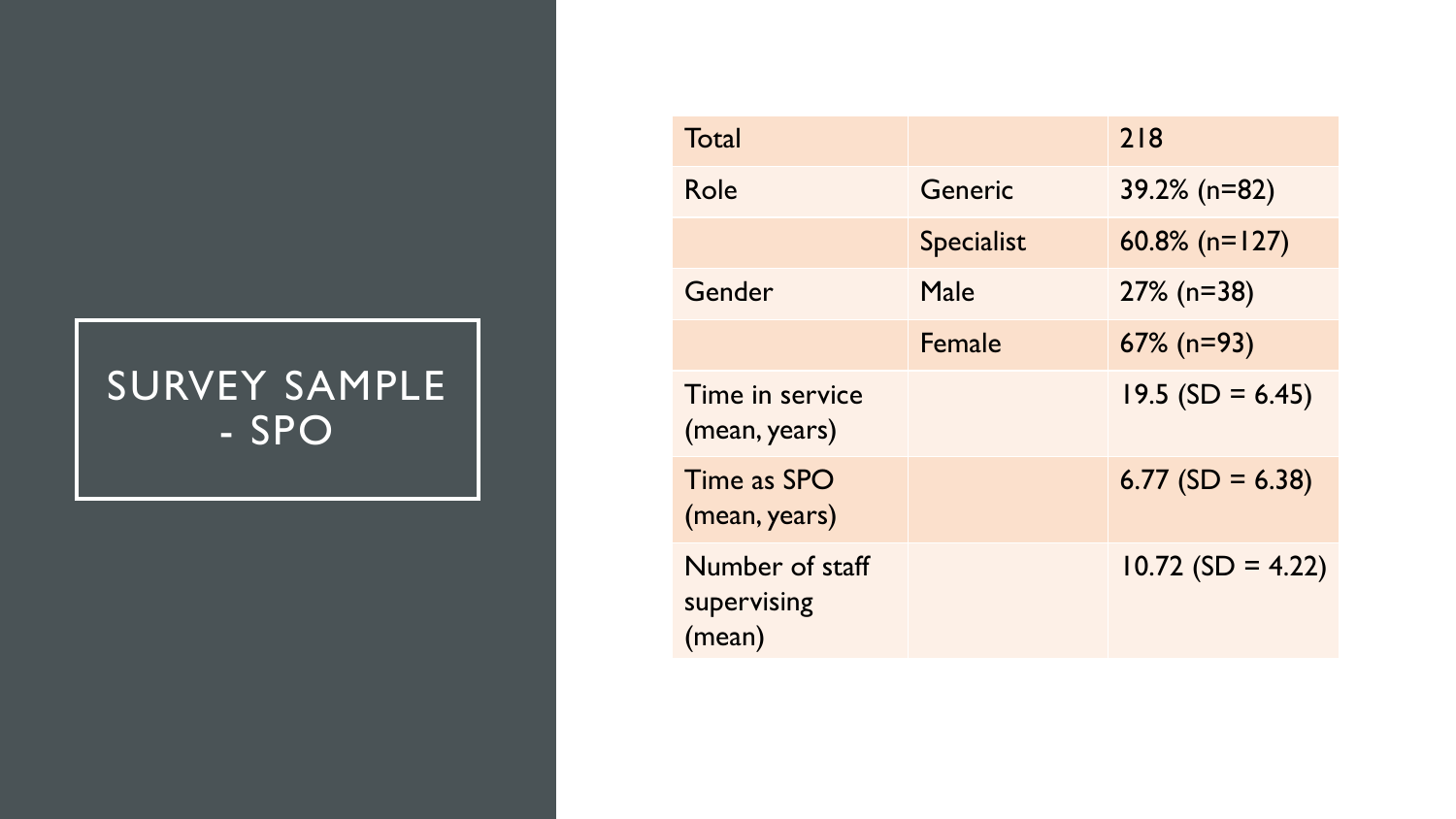#### EMOTIONAL EXHAUSTION AND NUMBER OF STAFF



 $p = 50.001$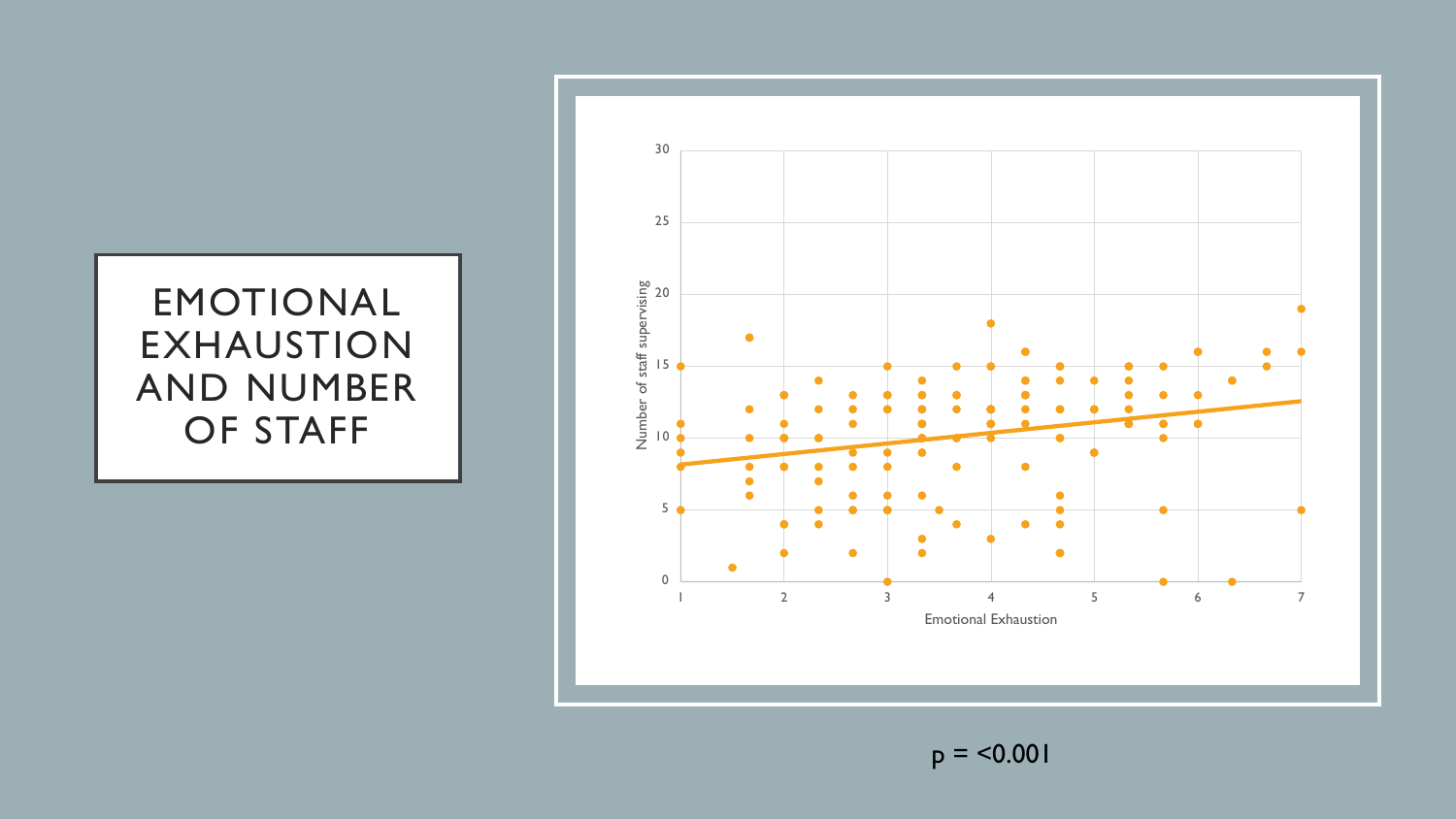# SENIOR PROBATION **OFFICERS**

|                                       | <b>Unstandardized</b> |       | Standardized        |          |      |
|---------------------------------------|-----------------------|-------|---------------------|----------|------|
|                                       | <b>Coefficients</b>   |       | <b>Coefficients</b> |          |      |
|                                       |                       | Std.  |                     |          |      |
|                                       | B                     | Error | <b>Beta</b>         | t        | Sig. |
| <b>ELdetail</b>                       | .746                  | .172  | .310                | 4.344    | .000 |
| Pretend                               | .474                  | .117  | .283                | 4.032    | .000 |
| Affil                                 | $-.349$               | .100  | $-.308$             | $-3.501$ | .001 |
| <b>Exchange</b>                       | .171                  | .086  | .176                | 1.984    | .049 |
| Using the sliding scale please answer | .104                  | .026  | .281                | 4.079    | .000 |
| the following questions: - How many   |                       |       |                     |          |      |
| members of staff do you supervise?    |                       |       |                     |          |      |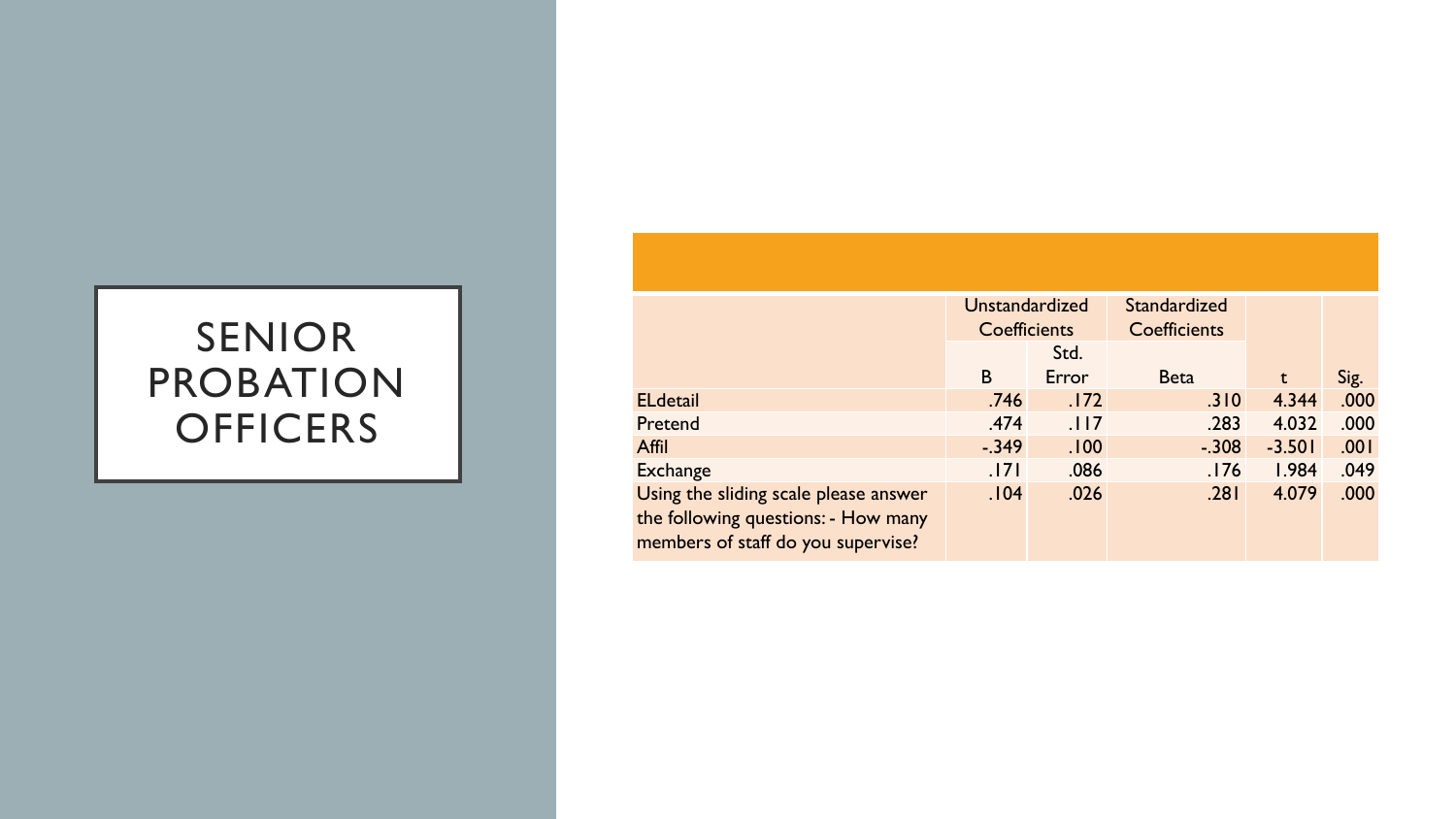### EMOTIONAL LABOUR  $(\alpha = .590)$

- Making someone afraid of something you could do to them
- Hiding your fear of someone who appears threatening.
- Apologizing to someone for something, when I don't mean it.
- Remaining calm even when you are anxious.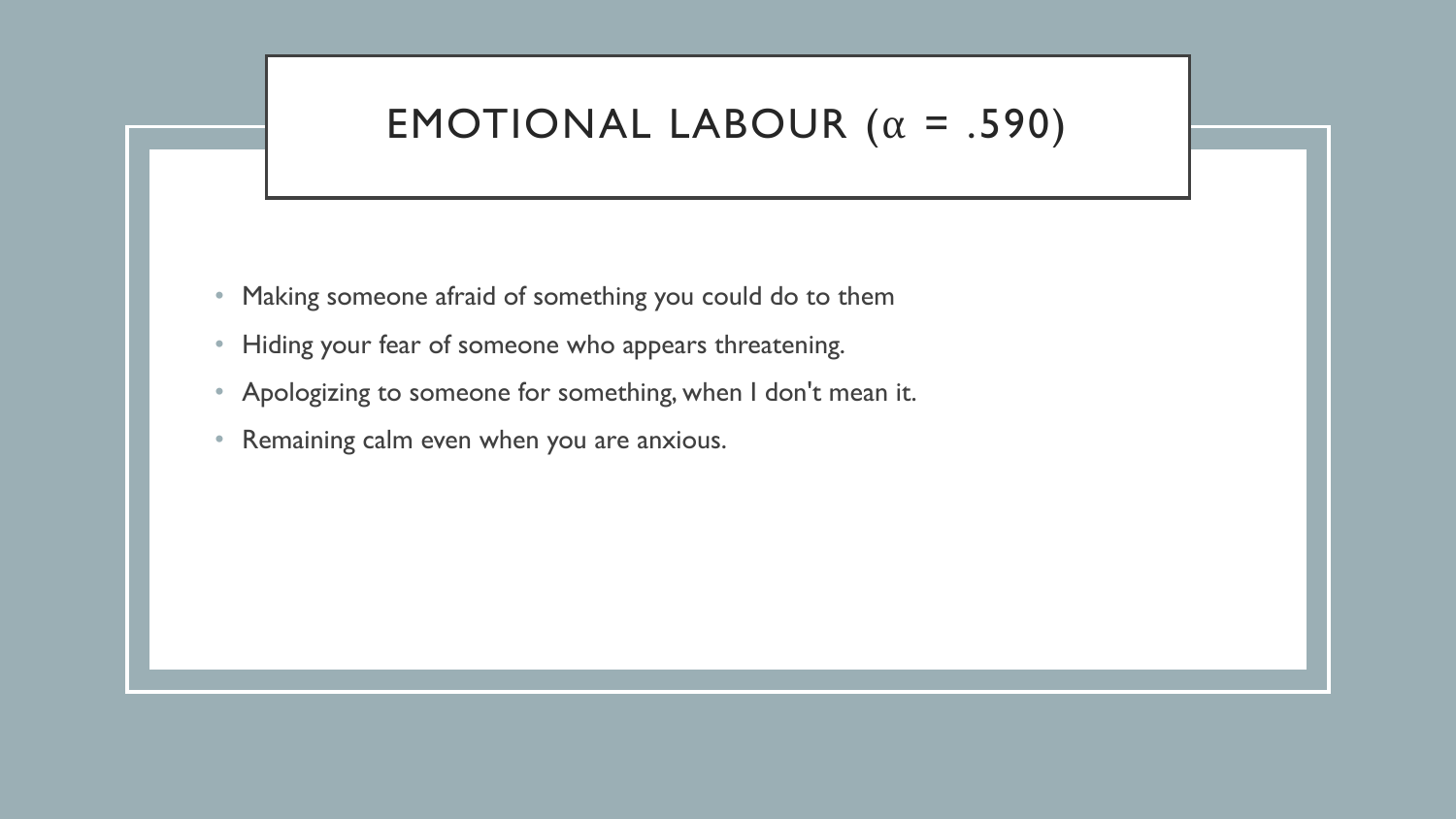# EMOTIONAL LABOUR

- Hiding their nerves when dealing with a challenging employee (perhaps over performance issues)
- Soaking up frustration, anger from staff but not showing a reaction to that.
- Being expected to know what to do in challenging situations.
- Being caught in the middle, as middle managers, having to apologise for the actions of management/the organisation, and also their supervisees.
- Being isolated but not displaying that.
- Anxiety around SFOs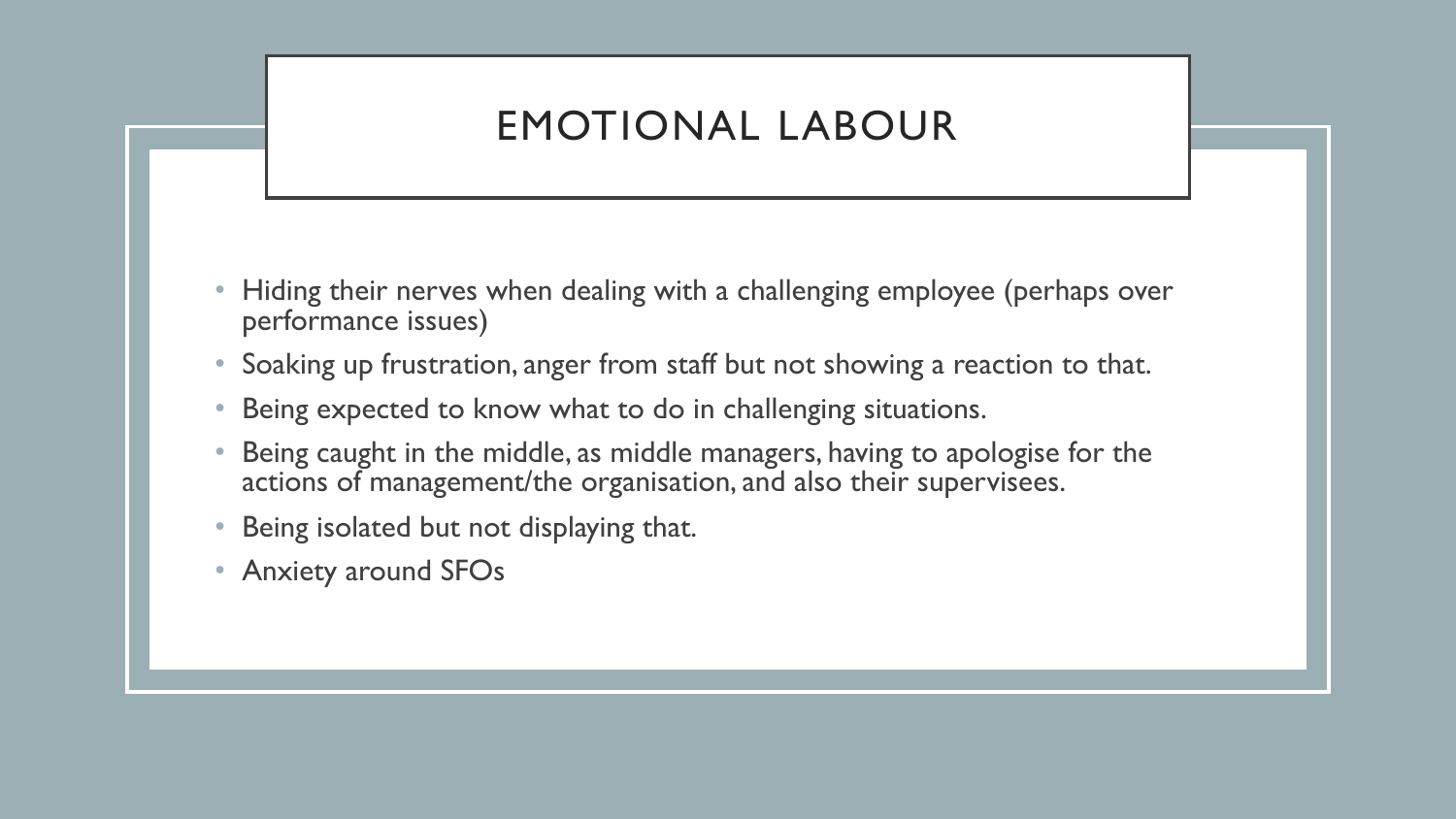# AFFILIATION (a)  $= .808$

I feel a strong sense of belonging to this organization.

I feel like a part of the family at this organization.

The people I work with care about what happens to me.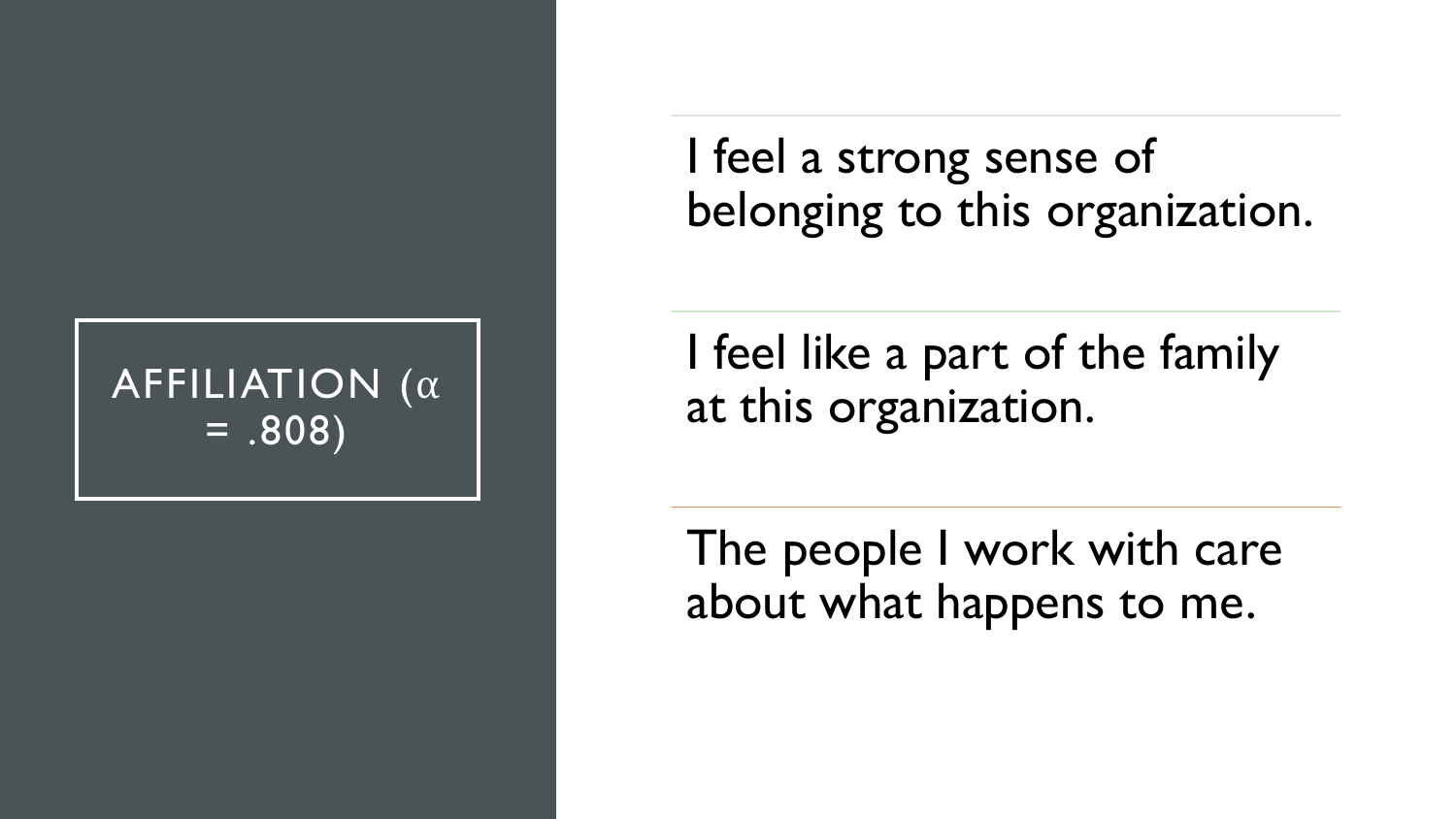# AFFILIATION

- Isolation of being an SPOs often work alone, with little peer support
- Difficulty of transitioning to SPO change in dynamic, different power dynamic
- Challenge of balancing position of authority/manager with being responsibility for development
- Position of NPS within broader field NPS has been subsumed by HMPPS and Civil Service
- Lack of embedding values of SEEDS2 into organisation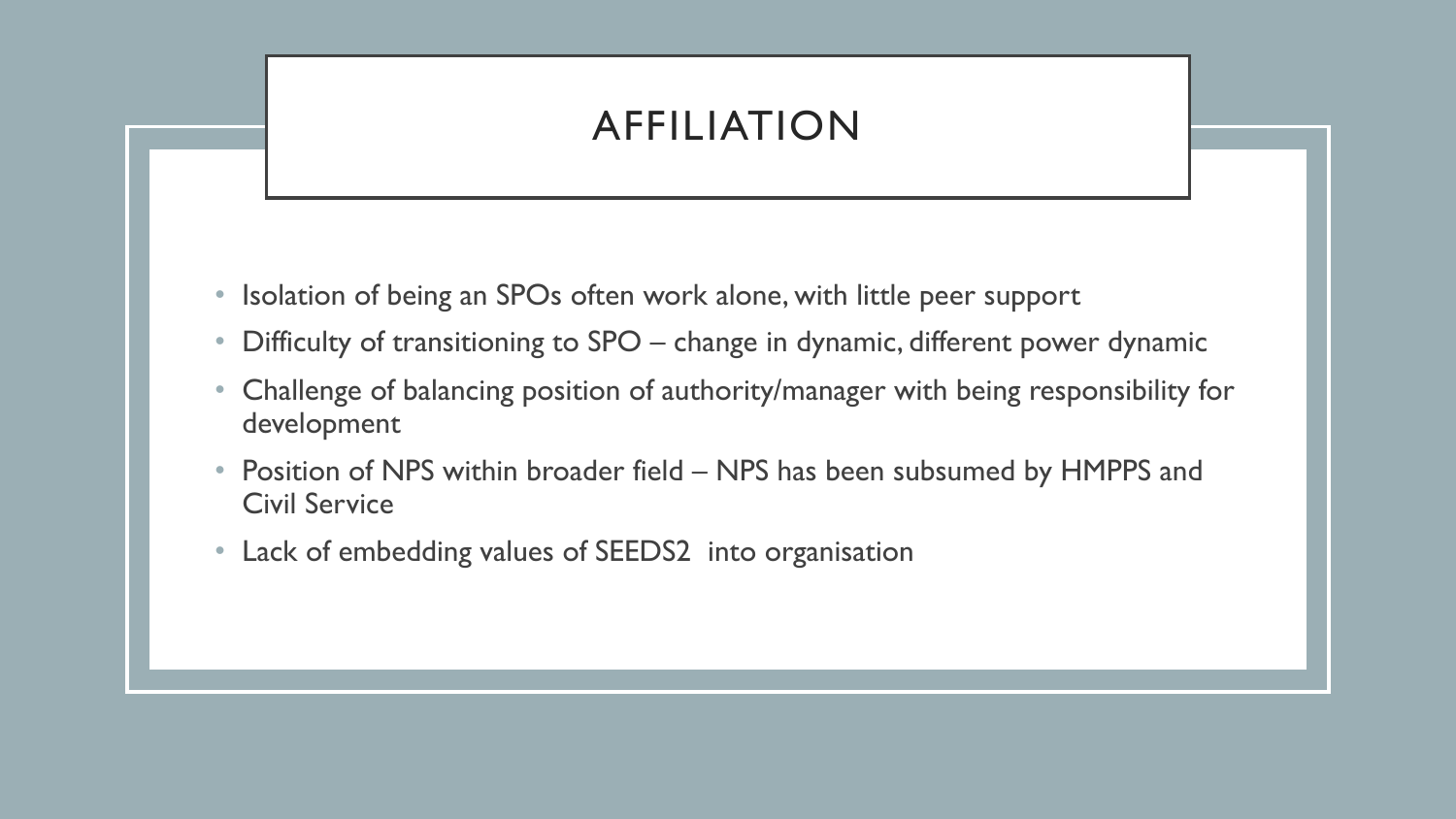### **PRETEND** DISPLAY RULES  $(\alpha$  $= .572)$

My department expects me to act confident and self assured while on the job.

My department expects me to act calm even when I don't feel that way on the job.

My department expects me to show emotions I don't really feel as part of my job.

My department expects me to be friendly towards people as part of my job.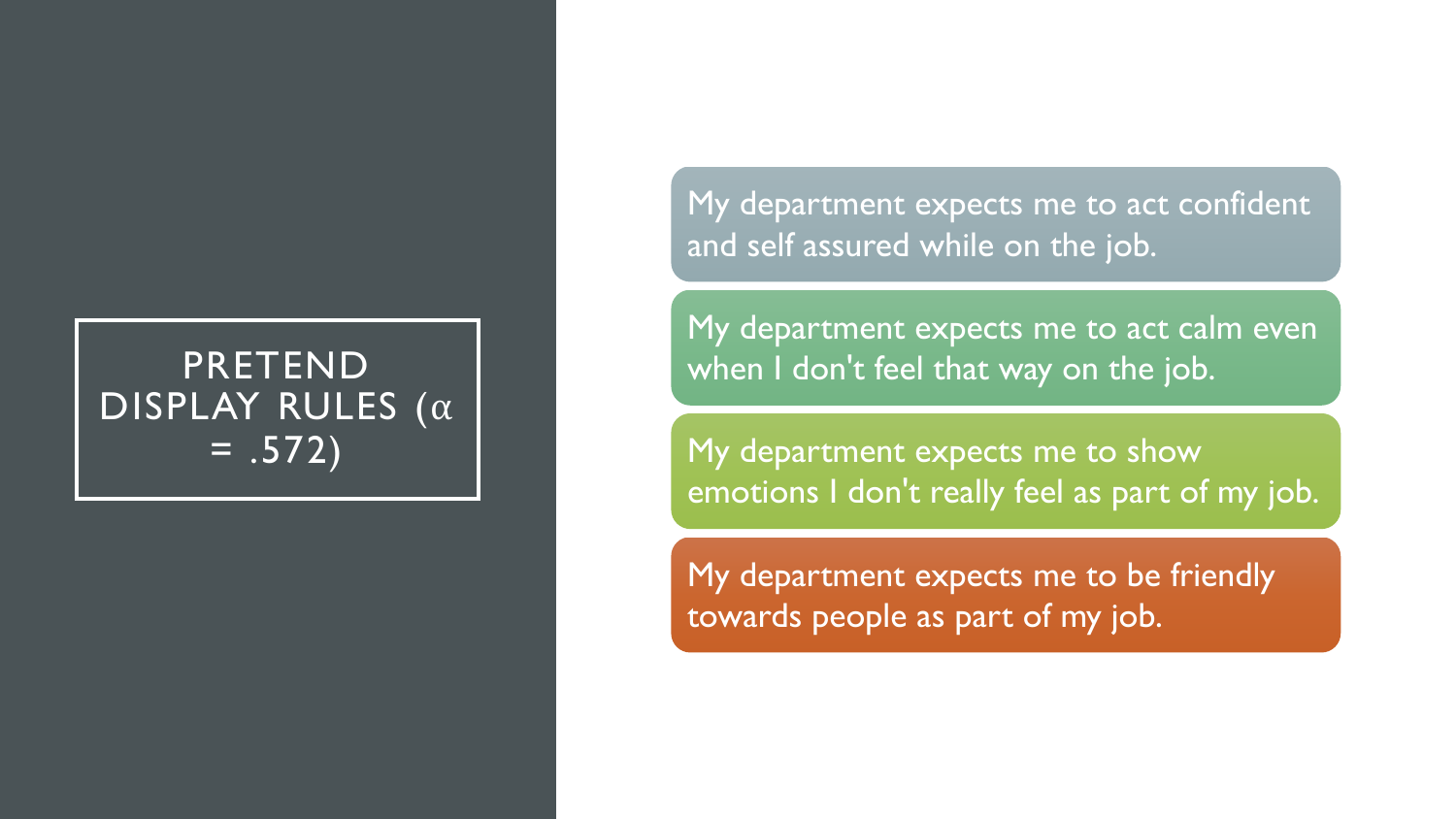# PRETEND DISPLAY RULES

- Stuck in the middle apologizing on behalf of the organization adds to surface acting – performing emotional labour to two audiences
- Boundary spanning struggle with adhering to values that were imbued when PO and marrying values with managerial demands of the organization
- Having to tell POs/PSOs that they have to do SEEDS2, but not getting it themselves – tension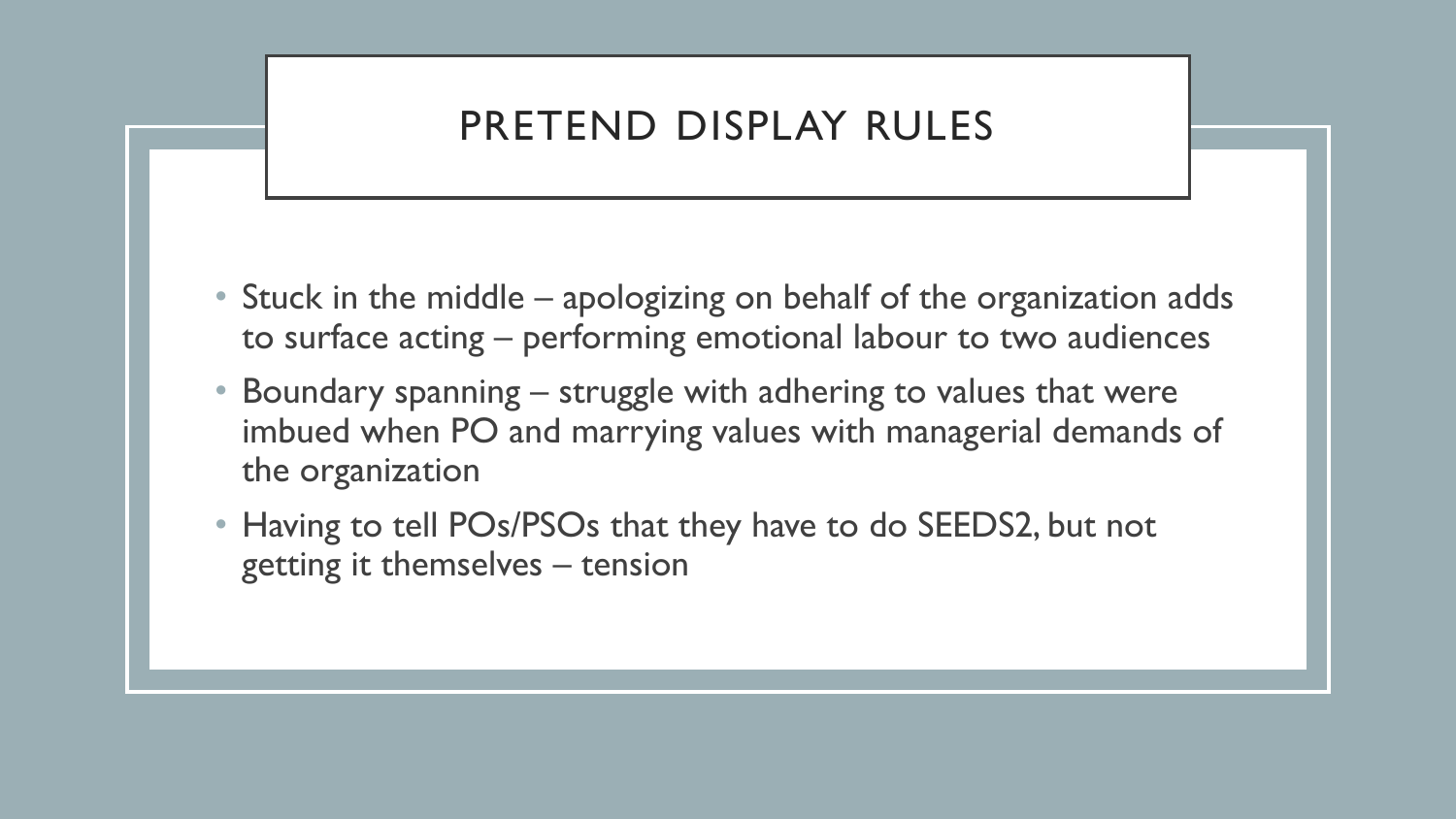# NUMBER OF STAFF BEING SUPERVISED

- Having to deal with everyone's problems
- Emotional bucket
- Ad hoc/reactive open door policy
- Vicarious trauma and nowhere to go with that trauma…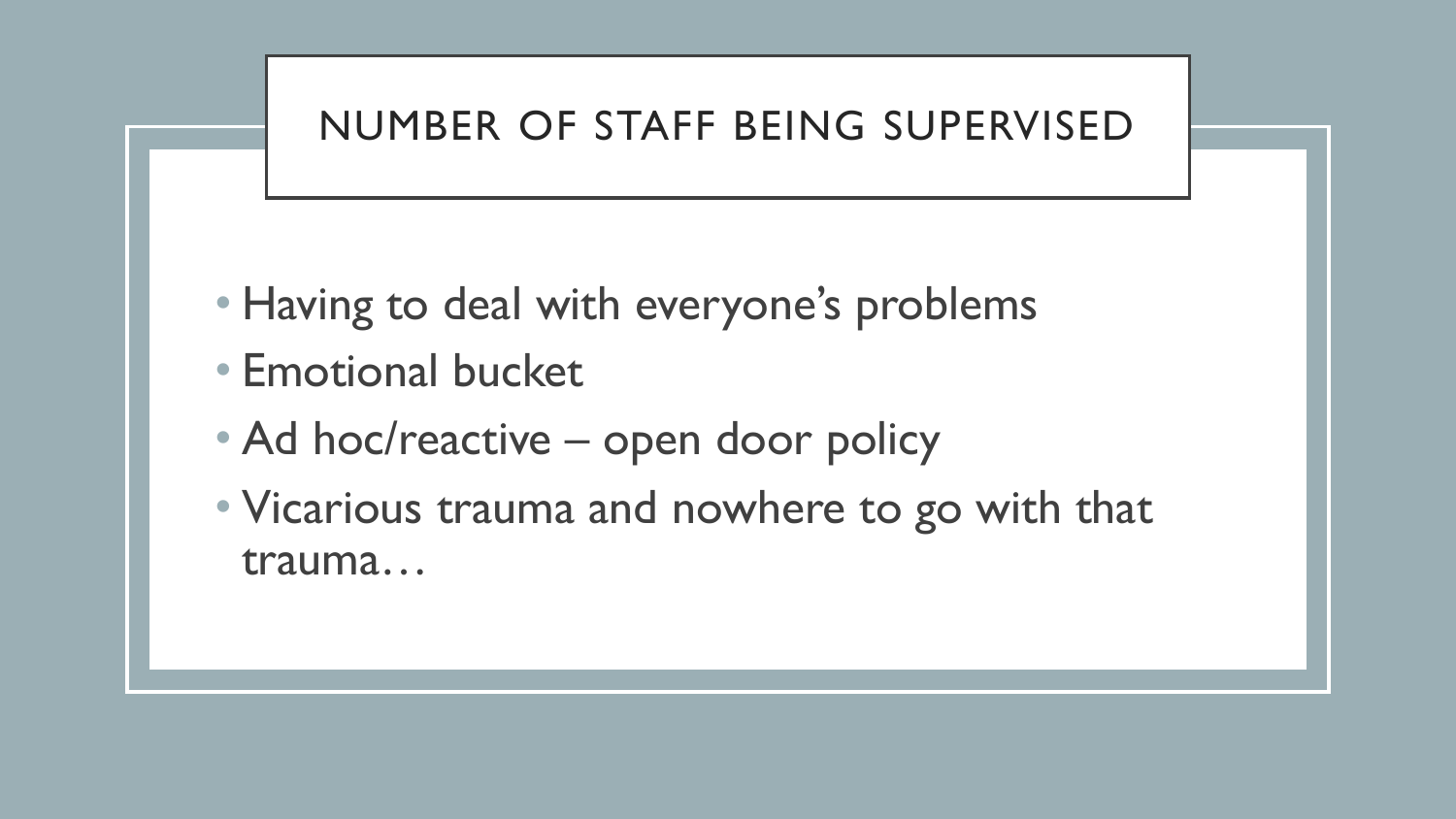### IMPACT OF COVID ON ALL OF THE ABOVE?

- Less peer support
- Harder to get recognition from organization
- More spillover from work to home life
- Workloads are higher people off sick, easier to work in the evening when always at home
- Harder to interpret other people's emotional state and cope with own emotional state
- Uncertainty in terms of working processes and (life more generally!)
- Diversity in implementation
- More difficult to get ad hoc support from SPO/give support as SPO
- More opportunities for agile working and remote supervision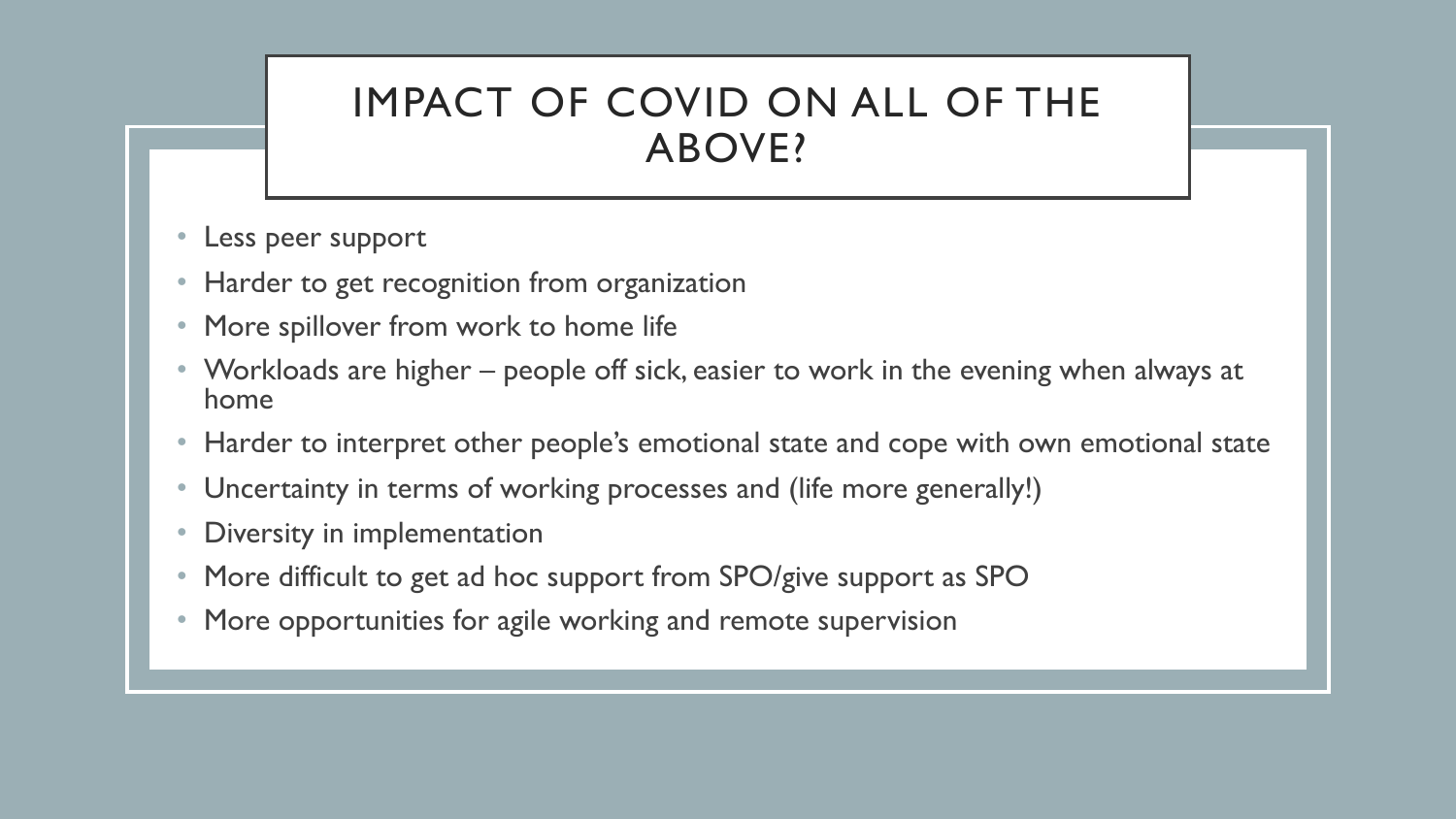# IMPLICATIONS

- Caseload and workload need to be dealt with when it comes to POs and PSOs
- Improve perception around organizational support PAM assist
- More investment in reflective practice from training right through
- With SPOs do more to create sense of affiliation/feeling like part of the family
- Reduce number of people SPOs are supervising
- Well-being practices such as taking time out, meditation etc good but not going to change structural issues. Shifts onus to staff.
- Organisation has to ensure that emotions are not portrayed as 'bad' or 'unprofessional' or an indication of a lack of 'resilience'-intrinsic part of the job that need to be explored and understood
- Supporting people with emotional regulation and recruitment (attrition)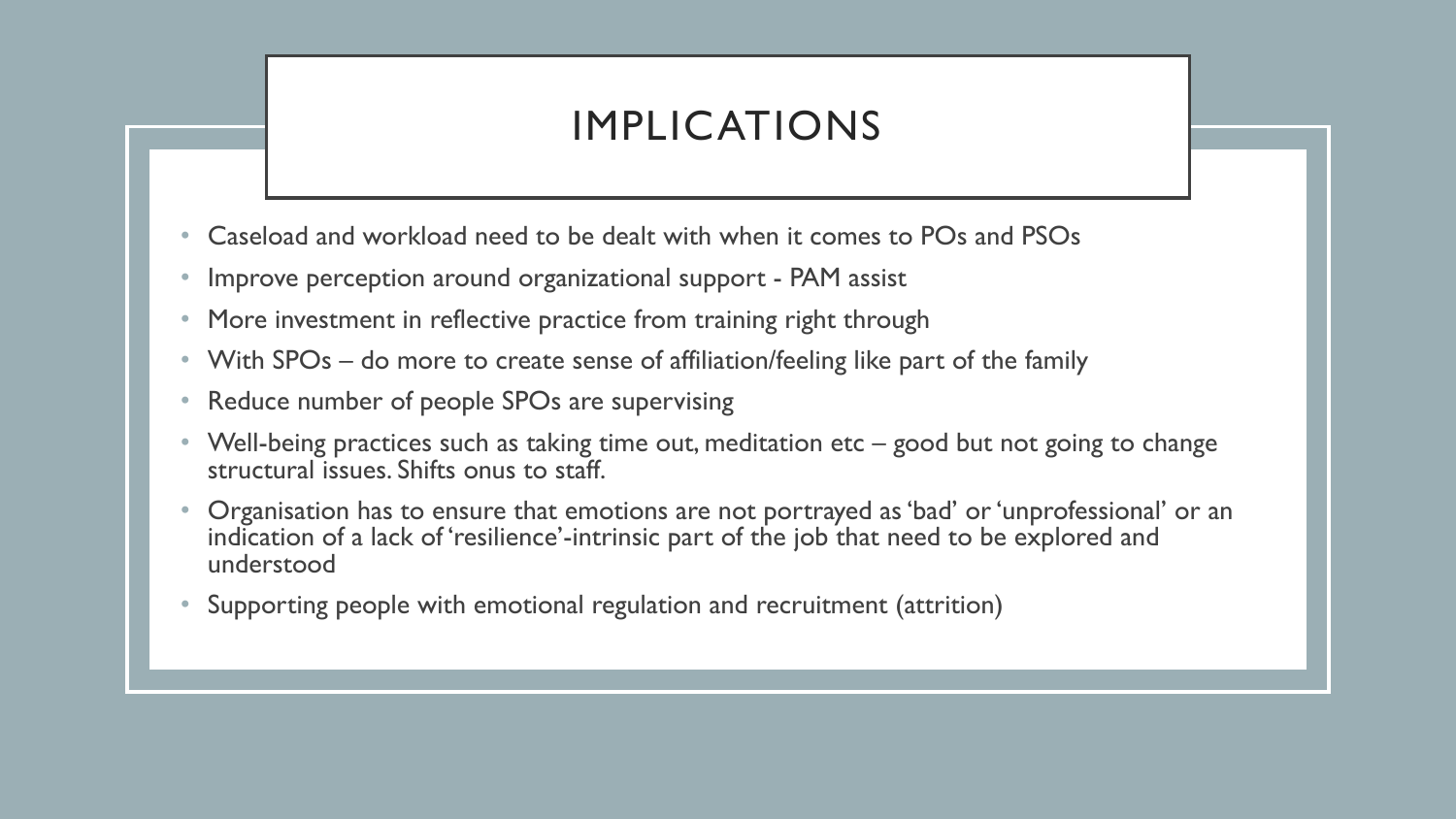# SUMMARY

- Burnout highest amongst women and POs, and correlated with length of time supervising staff
- Organisational factors and role content have significant impact on burnout
- Slightly different for SPOs perhaps due to their role between staff and the organization